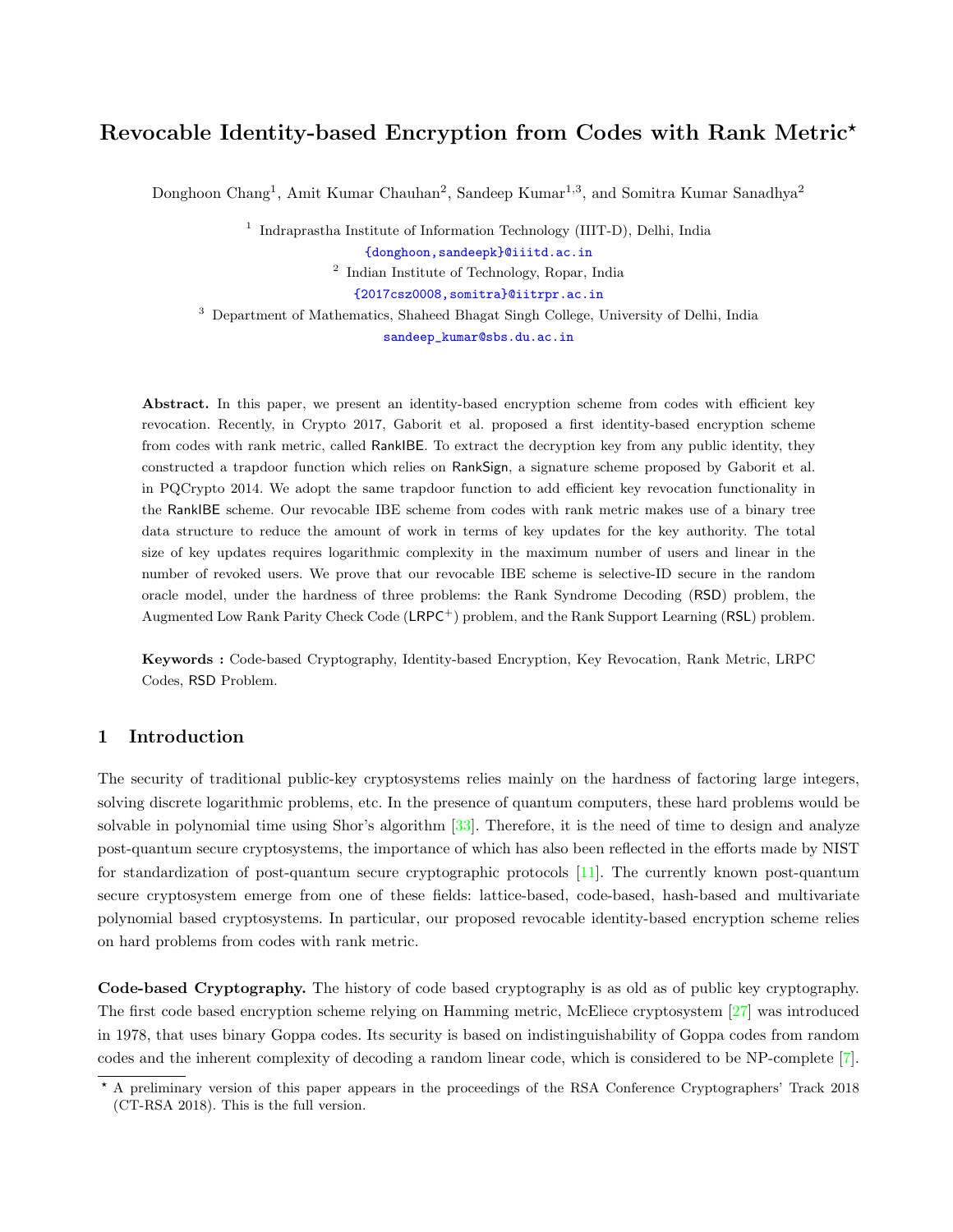Although it provides fast encryption and decryption procedures, it requires an extremely large public key. Till date, the original proposal made by McEliece has been extensively analyzed and unbroken, but the large public key size makes it impractical to use. Various attempts have been made to overcome this drawback, in terms of using quasi-cyclic codes with different underlying algebraic code, mainly subfamilies of alternant codes  $[6,17,28]$  $[6,17,28]$  $[6,17,28]$ . However, most of these were broken by using structural attacks [\[15\]](#page-13-5). To prevent the structural attacks and to reduce the public key size, low-density parity-check codes (LDPC) [\[23\]](#page-13-6) with quasi-cyclic parity check matrix were introduced and analyzed in [\[3](#page-12-2)[–5\]](#page-12-3). The drawback of LDPC codes is that the low weight rows can be seen as low weight codewords in the dual code [\[30\]](#page-13-7). In 2013, a promising variant of McEliece cryptosystem (with small key) based on quasi-cyclic moderate density parity-check codes (QC-MDPC) [\[29\]](#page-13-8) was introduced with a security reduction to syndrome decoding problem for a random quasi-cyclic linear code.

In 1985, Gabidulin [\[16\]](#page-13-9) proposed rank metric as an alternative to Hamming metric. Indeed, Gabidulin [\[16\]](#page-13-9) showed that it is possible to construct a rank analogue of Reed-Solomon codes, called Gabidulin codes. The generic syndrome decoding problem for the rank metric is considered to be harder than for the Hamming metric. Many variants of McEliece cryptosystem were proposed based on different masking scheme of Gabidulin codes, but most of these were broken by using structural attacks because of the strong algebraic structure of these codes. To avoid structural attacks, Gaborit et al. [\[19\]](#page-13-10) introduced Low Rank Parity Check (LRPC) codes, similar to LDPC/MDPC codes. One of the major advantages of LRPC codes is that the decoding error probability can be made arbitrarily small by choosing suitable parameters. Moreover, the complexity of best-known attacks against rank-metric based cryptosystems grows very quickly with the size of parameters. It is possible to obtain a general instance of the rank syndrome decoding problem for (say)  $2^{80}$  security with small public key [\[19\]](#page-13-10).

Identity-based Cryptography. The idea of identity-based cryptography was first introduced by Shamir [\[32\]](#page-13-11) in 1984, where the public key of a user is his identity (e.g., email address). The private key corresponds to public identity is issued by a trusted authority called private key generator (PKG), who has the knowledge of some extra secret information to generate private keys. This simplifies the public key infrastructure (PKI) and eliminates the requirement of certificate authorities. In his seminal work, Shamir also proposed a concrete implementation of identity-based signature (IBS) scheme. However, he conjectured that the identity-based encryption (IBE) scheme exists as well. In 2001, Boneh and Franklin [\[9\]](#page-12-4) proposed a fully functional IBE, built on elliptic curves with bilinear pairings. In 2010, Agrawal et al. [\[1\]](#page-12-5) proposed an efficient IBE based on lattices. Recently, in 2017, Gaborit et al. [\[18\]](#page-13-12) also proposed a solution to a long standing open problem of building an IBE from codes.

The problem of efficient revocation, has been widely studied in both PKI and IBE settings. In the IBE setting, Boneh and Franklin [\[9\]](#page-12-4) suggested that users renew their private key periodically. However, their proposal requires PKG has to be online for the process of key updates and keeping the PKG online can be a bottleneck for a vast number of users. In 2008, Boldyreva et al. [\[8\]](#page-12-6) significantly improved the technique suggested by Boneh and Franklin [\[9\]](#page-12-4) and reduced the authority's periodic workload to be logarithmic (instead of linear) in the number of users while keeping the scheme efficient for senders and receivers. Their revocable IBE scheme [\[8\]](#page-12-6) uses a binary tree data structure. A similar idea of building a revocable IBE scheme from lattices was adapted by Chen et al. [\[10\]](#page-12-7). They extended IBE scheme of Agrawal et al. [\[1\]](#page-12-5) to revocable IBE by adopting binary tree data structure. Later, Wang and Bi [\[34\]](#page-14-0) also introduced an identity-based broadcast encryption from lattice-based delegation technique. Motivated by all these developments, we also build an efficiently revocable IBE scheme from codes.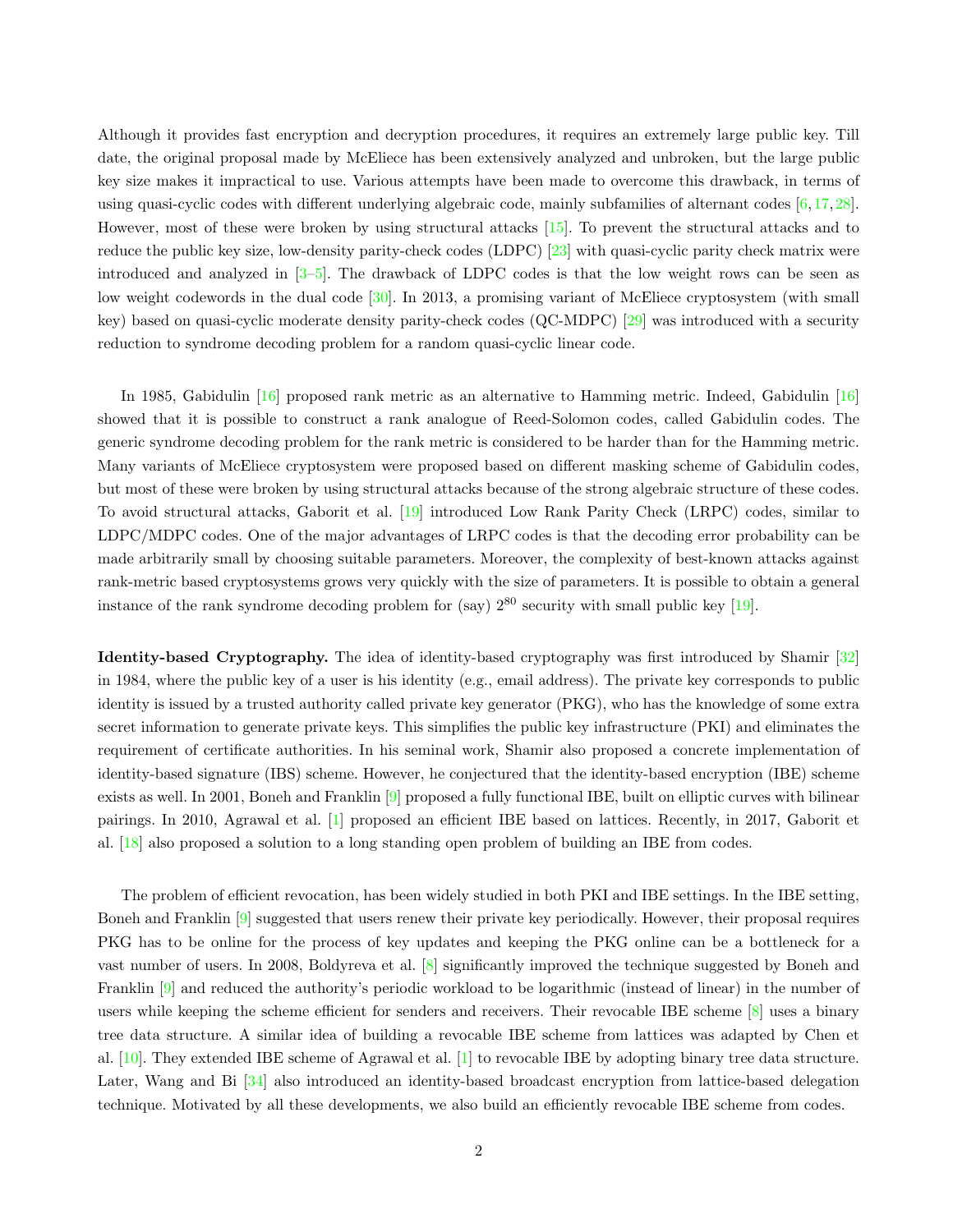### 1.1 Our Results

We construct a revocable IBE (RIBE) from codes with rank metric in the random oracle model. Our construction of RIBE makes use of the following building blocks: (i) IBE from codes with rank metric [\[18\]](#page-13-12); (ii) trapdoors using RankSign from codes with rank metric [\[21\]](#page-13-13); and (iii) the binary tree data structure for key update used in [\[2,](#page-12-8) [8,](#page-12-6) [10,](#page-12-7) [25,](#page-13-14) [31\]](#page-13-15).

We note that our RIBE scheme is not a straightforward combination of the aforementioned building blocks since we require that a user's public key consists of two components: identity (id) and time (t), in order to obtain the non-interactive key revocation procedure. Thus, our construction requires two instances of Gaborit et al.'s IBE scheme to deal with identities and times respectively. Furthermore, Gaborit et al.'s IBE requires the public key as  $(A, G)$ , whereas our RIBE requires the public key  $(A, G, u)$ . We require an extra random vector u to link the identity with time for each node associated to the binary tree. Briefly speaking, this can be achieved by randomly splitting the vector  $u$  into two vectors  $u_1, u_2$  for each node corresponding to identity and time, respectively. A similar idea is also used in lattice-based RIBE construction of Chen et al. [\[10\]](#page-12-7). However, embedding identity and time attributes with additive shares  $u_1, u_2$  of vector  $u$  in our construction is a different approach.

Though the key generation process is different in our RIBE scheme but the encryption and decryption process is quite similar to IBE [\[18\]](#page-13-12), in terms of construction and computational requirement. We are able to add revocable functionality without any increase in the size of ciphertext. The inclusion of binary tree data structure improves the efficiency of secret key updates. The key authority needs to perform key updates which has logarithmic complexity in the maximal number of users and linear complexity in the number of revoked users.

We prove that our RIBE scheme is selective-ID secure in the random oracle model. The security of RIBE relies on three hard problems: Rank Syndrome Decoding (RSD) problem, Rank Support Learning (RSL) problem and the Augmented Low Rank Parity Check Code  $(LRPC<sup>+</sup>)$  problem.

#### 1.2 Organization of the Paper

This paper is organized as follows. Section [2](#page-2-0) presents the basic definitions, Section [3](#page-4-0) covers the background on codes with rank metric, RankSign signature scheme, and how to sample secrets using trapdoors. We then describe the construction of revocable IBE (RIBE) from codes with rank metric in Section [4.](#page-8-0) Section [4.3](#page-10-0) proves that RIBE is IND-sRID-CPA secure in the random oracle model and Section [4.4](#page-11-0) suggests general parameters. Section [5](#page-12-9) concludes the work. In Appendix [A,](#page-14-1) we discuss the hardness of rank syndrome decoding problem. In Appendix [B,](#page-14-2) we state and prove the lemma for the indistinguishability of syndromes generated using augmented parity-check matrix. In Appendix [C,](#page-15-0) we provide the complete security proof of our RIBE.

### <span id="page-2-0"></span>2 Definitions

#### 2.1 Notation

Let N denote the set of natural numbers and  $\{0,1\}^*$  denotes the set of all binary strings of finite length. We let  $\lambda \in \mathbb{N}$  to be a security parameter. We say that a function  $\epsilon : \mathbb{R}_{\geq 0} \to \mathbb{R}_{\geq 0}$  is negligible if  $\epsilon(\lambda)$  is smaller than all polynomial fractions for sufficiently large  $\lambda$ . We say that an event happens with overwhelming probability if it happens with probability at least  $1 - \epsilon(\lambda)$  for some negligible function  $\epsilon$ . If S is a finite set then  $x \stackrel{\$}{\leftarrow} S$  denotes that x is selected uniformly at random from S. If  $D$  is a distribution,  $x \leftarrow D$  denotes that x is chosen at random according to D. Let q denote a power of prime p. The finite field with q elements is denoted by  $\mathbb{F}_q$  and more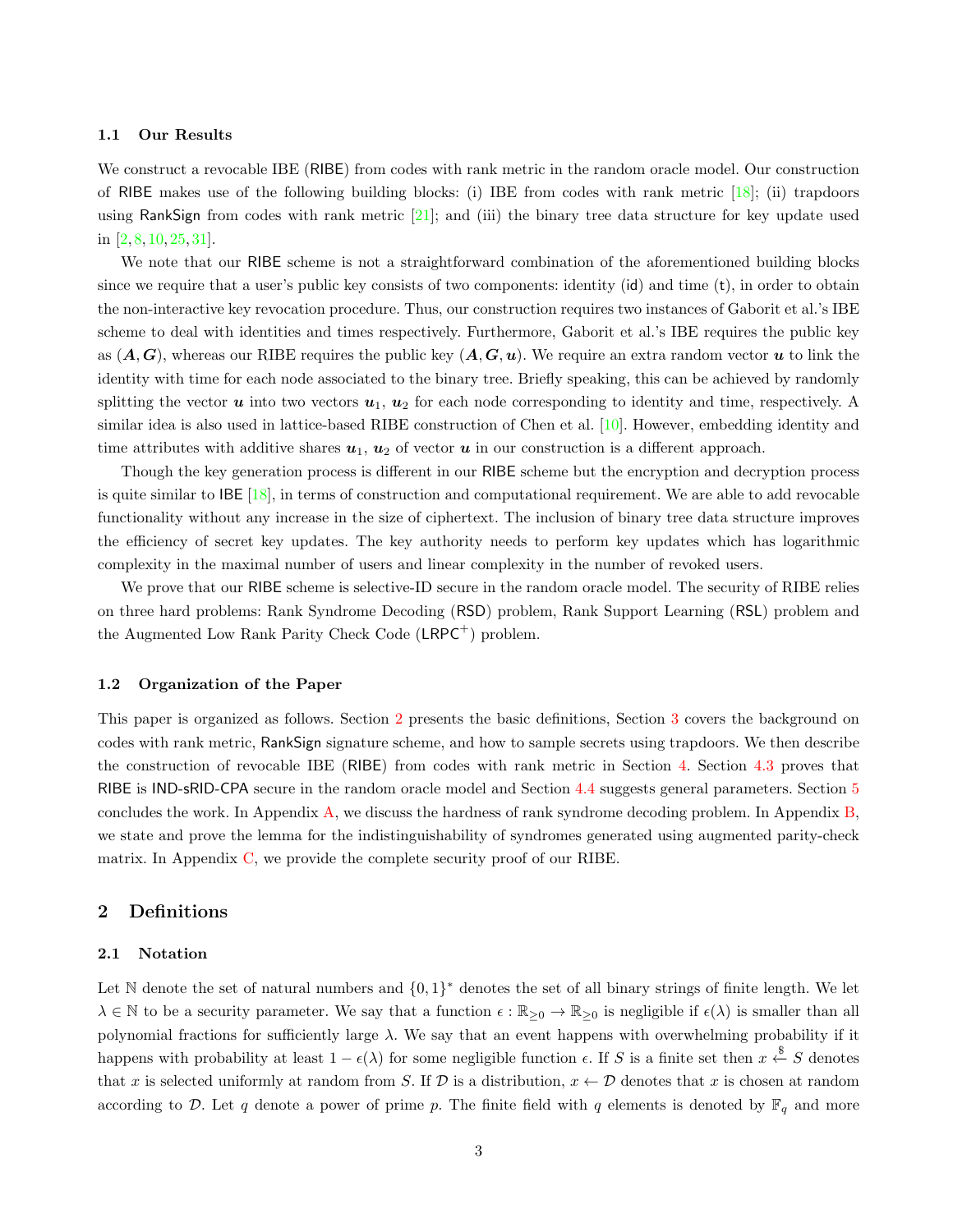generally for any positive integer m the finite field with  $q^m$  elements is denoted by  $\mathbb{F}_{q^m}$ . We use bold lowercase and capital letters to denote vectors and matrices respectively. For two matrices  $A, B$  of compatible dimensions, we let  $(A|B)$  and  $\left(\frac{A}{A}\right)$ B  $\setminus$ respectively denote the horizontal and vertical concatenations of  $A$  and  $B$ .

### 2.2 Syntax of Revocable IBE

Here, we recall the definition of revocable IBE scheme from [\[8\]](#page-12-6).

Definition 1 (Revocable IBE). An identity-based encryption with efficient revocation or simply Revocable IBE scheme RIBE =  $(S, \mathcal{SK}, \mathcal{KU}, \mathcal{DK}, \mathcal{E}, \mathcal{D}, \mathcal{R})$  is defined by seven algorithms and has associated message space M, identity space I and time space T. We assume that the size of T is polynomial in the security parameter. Each algorithm is run by an entity which is of one of the following types – key authority, sender or receiver. Key authority maintains a revocation list RL and state ST. We say an algorithm is stateful if it updates RL or ST.

- The stateful setup algorithm S (run by key authority): takes as input the security parameter  $1^{\lambda}$  and the number of users N, and outputs public parameters PP, master secret key MSK, revocation list RL (initially empty) and state ST.
- The stateful private key generation algorithm  $\mathcal{SK}$  (run by key authority): takes as input public parameters PP, master secret key MSK, identity id  $\in \mathcal{I}$  and state ST, and outputs the private key SK<sub>id</sub> and an updated state ST.
- The key update generation algorithm  $\mathcal{KU}$  (run by key authority): takes as input the public parameters PP, master secret key MSK, key update time  $t \in \mathcal{T}$ , revocation list RL and state ST, and outputs key update KU<sub>t</sub>.
- The deterministic *decryption key generation* algorithm  $\mathcal{D}\mathcal{K}$  (run by receiver): takes as input the private key  $SK_{id}$  and key update  $KU_t$ , and outputs decryption key  $DK_{id,t}$ , or a special symbol  $\perp$  indicating that id was revoked. (We say that an identity id was revoked at time  $t$  if revocation algorithm  $R$  was run by key authority on input (id,t, RL, ST) for any RL, ST.)
- The encryption algorithm  $\mathcal E$  (run by sender): takes as input the public parameters PP, identity id  $\in \mathcal I$ , encryption time  $t \in \mathcal{T}$  and message  $m \in \mathcal{M}$ , and outputs ciphertext c. For simplicity and without loss of generality, we assume that  $id$ ,  $t$  are efficiently computable from  $c$ .
- The *decryption* algorithm  $D$  (run by receiver): takes as input the decryption key  $DK_{id,t}$  and ciphertext c, and outputs a message  $m \in \mathcal{M}$  or a special symbol  $\perp$  indicating that the ciphertext is invalid.
- The stateful *revocation* algorithm R (run by key authority): takes as input the identity id  $\in \mathcal{I}$  to be revoked, revocation time  $t \in \mathcal{T}$ , revocation list RL and state ST, and outputs an updated revocation list RL.

The consistency condition requires that for all  $\lambda \in \mathbb{N}$ , all PP and MSK output by setup algorithm S, all  $m \in \mathcal{M}$ , id ∈  $\mathcal{I}, t \in \mathcal{T}$  and all possible states ST and revocation lists RL, if identity id was not revoked before or, at time t then the following experiment returns 1 except with a negligible probability:

> $(\mathsf{SK}_\mathsf{id},\mathsf{ST}) \overset{\$}{\leftarrow} \mathcal{SK}(\mathsf{PP},\mathsf{MSK},\mathsf{id},\mathsf{ST}); \; \mathsf{KU}_\mathsf{t} \overset{\$}{\leftarrow} \mathcal{KU}(\mathsf{PP},\mathsf{MSK},\mathsf{t},\mathsf{RL},\mathsf{ST})$  $\mathsf{DK}_{\mathsf{id},\mathsf{t}} \overset{\$}{\leftarrow} \mathcal{DK}(\mathsf{SK}_{\mathsf{id}},\mathsf{K}\mathsf{U}_\mathsf{t});\; c \overset{\$}{\leftarrow} \mathcal{E}(\mathsf{PP},\mathsf{id},\mathsf{t},m)$ If  $\mathcal{D}(\mathsf{DK}_{\mathsf{id},\mathsf{t}},c) = m$ , then return 1 else return 0.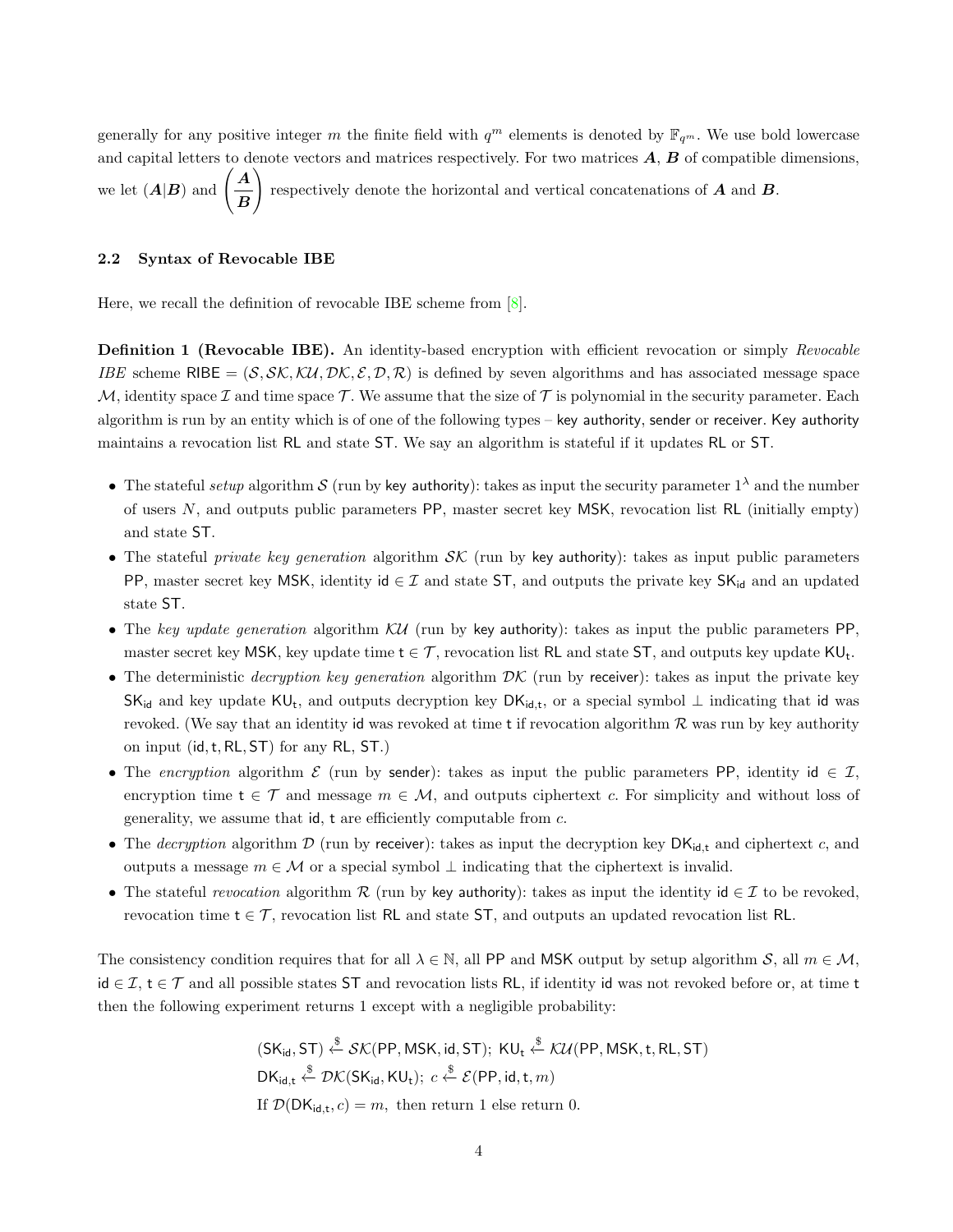#### 2.3 Security of Revocable IBE

Boldyreva et al. [\[8\]](#page-12-6) formalized the selective-revocable-ID security that captures the usual notion of selective-ID security and also takes revocation into account. In addition to a private key generation oracle  $\mathcal{SK}(\cdot)$  that outputs private keys for identities of its choice, the adversary is allowed to revoke users at will using a dedicated oracle  $\mathcal{R}(\cdot, \cdot)$  (taking as input identities id and time t) and can obtain key update information (which is assumed to be public) for any time t via queries to  $\mathcal{KU}(\cdot)$ . We follow the same definition from Boldyreva et al. [\[8\]](#page-12-6). For an adversary  $A$  and number of users  $N$ , we define the following experiment:

$$
\begin{aligned}\n\textbf{Experiment Exp}_{\mathcal{A},\text{RBE}}^{\text{ind-srid-cpa}}(1^{\lambda}): \\
(\text{id}^*, \text{t}^*, state) &\stackrel{\$}{\leftarrow} \mathcal{A}(1^{\lambda}) \\
(\text{PP}, \text{MSK}, \text{RL}, \text{ST}) &\stackrel{\$}{\leftarrow} \mathcal{S}(1^{\lambda}, N) \\
(m_0, m_1, state) &\leftarrow \mathcal{A}^{\mathcal{SK}(\cdot), \mathcal{KU}(\cdot), \mathcal{R}(\cdot, \cdot)}(\text{PP}, state) \\
\beta &\stackrel{\$}{\leftarrow} \{0, 1\} \\
c^* &\leftarrow \text{E}(\text{PP}, \text{id}^*, \text{t}^*, m_b) \\
\beta' &\leftarrow \mathcal{A}^{\mathcal{SK}(\cdot), \mathcal{KU}(\cdot), \mathcal{R}(\cdot, \cdot)}(\text{PP}, c^*, state) \\
\text{If } \beta' = \beta, \text{ then return 1, else return 0.} \n\end{aligned}
$$

The following conditions must always hold:

- $m_0, m_1 \in \mathcal{M}$  and  $|m_0| = |m_1|$ .
- $\mathcal{KU}(\cdot)$  and  $\mathcal{R}(\cdot, \cdot)$  can be queried on time which is greater than or equal to the time of all previous queries, i.e., the adversary is allowed to query only in non-decreasing order of time. Also, the oracle  $\mathcal{R}(\cdot, \cdot)$  cannot be queried at time **t** if  $\mathcal{KU}(\cdot)$  was queried at time **t**.
- If  $\mathcal{SK}(\cdot)$  was queried on identity id<sup>\*</sup> then  $\mathcal{R}(\cdot, \cdot)$  must be queried on (id<sup>\*</sup>, t<sup>\*</sup>) for any time  $t \leq t^*$ , i.e., identity id<sup>\*</sup> must be in RL when key update oracle  $\mathcal{KU}(\cdot)$  is queried at time t<sup>\*</sup>.

We define the advantage of  $A$  as the quantity

$$
\mathsf{Adv}_{\mathcal{A},\mathsf{RIBE}}^{\mathsf{ind}\text{-}\mathsf{grid}\text{-}\mathsf{cpa}}(\lambda) := \left|\Pr[\beta' = \beta] - \frac{1}{2}\right|.
$$

<span id="page-4-1"></span>**Definition 2.** The scheme RIBE is said to be IND-sRID-CPA secure if the function  $\text{Adv}_{A,\text{RISE}}^{\text{ind-cpa}}(\lambda)$  is negligible in  $\lambda$  for any efficient adversary  $\mathcal{A}$ .

# <span id="page-4-0"></span>3 Background on Codes with Rank Metric

**Definition 3.** (Rank metric over  $\mathbb{F}_{q^m}^n$ ) Let  $\boldsymbol{x} = (x_1, x_2, \dots, x_n) \in \mathbb{F}_{q^m}^n$  and consider an arbitrary basis  $(\beta_1, \beta_2, \cdots, \beta_m)$  of  $\mathbb{F}_{q^m}^m$  of  $\mathbb{F}_{q^m}$  viewed as an m-dimensional vector space over  $F_q$ . Then each entry  $x_j$  in this basis can be written as  $x_j = \sum_{i=1}^m x_{ij} \beta_i$ . The  $m \times n$  matrix associated with  $x$  is given by  $M(x) = (x_{ij})_{\substack{1 \leq i \leq m \\ 1 \leq j \leq n}}$ . The rank weight of  $x$ , denoted by  $||x||$  is defined as:

$$
||x|| = \text{Rank } M(x).
$$

The rank distance between elements x and y, denoted as  $d(x, y)$  is defined by  $d(x, y) = ||x - y||$ .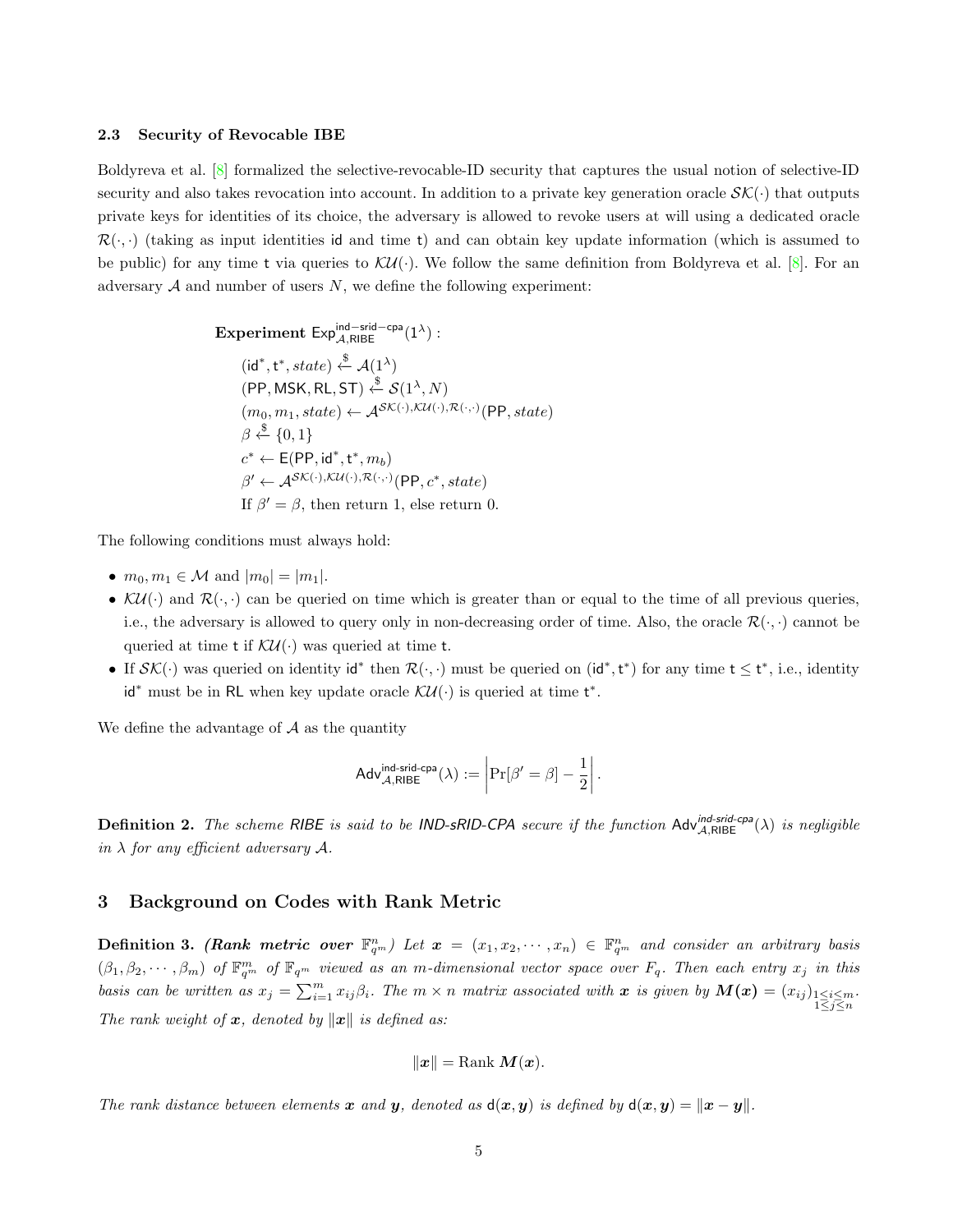*Note 1*. It can be easily seen that the rank weight is invariant under the choice of basis. One can refer to  $\frac{26}{6}$  for more properties of codes with rank metric.

**Rank Code.** A rank code C of length n and dimension k is a subspace of dimension k of  $\mathbb{F}_{q^m}^n$ , embedded with the rank metric. The generator matrix  $G$  of  $C$ , is of size  $k \times n$ , consisting of k linearly independent rows.

Minimum Rank distance: Let  $C$  be a rank code over  $\mathbb{F}_{q^m}$  then  $r \stackrel{\text{def}}{=\!\!=} \min_{c_1\neq c_2\in\mathcal{C}}\mathsf{d}(c_1,c_2)$  is the minimum rank distance of C.

**Dual Code.** One can define usual inner product on  $\mathbb{F}_{q^m}^n$ , to define dual of C. The dual code C' has dimension  $n - k$  and the corresponding generator matrix say H of size  $(n - k) \times n$ , forms a parity check matrix for C.

**Support of x.** Let  $\mathbf{x} = (x_1, x_2, \dots, x_n) \in \mathbb{F}_{q^m}^n$  be a vector of rank weight r. Define the set  $E = \langle x_1, x_2, \dots, x_n \rangle_{\mathbb{F}_q}$ , the  $\mathbb{F}_q$ -linear subspace of  $\mathbb{F}_{q^m}$  generated by the linear combinations of  $x_1, x_2, \cdots, x_n$  over  $\mathbb{F}_q$ . The subspace E is called the support of x and is denoted by  $\mathsf{Supp}(\bm{x})$ .

### 3.1 Bounds for Rank Metric Codes.

To present the analogues of Singleton and Gilbert-Varshamov bound for codes with rank metric, we recall the following definitions (given a vector  $\boldsymbol{x} \in \mathbb{F}_{q^m}^n$ ):

- Sphere of radius  $\ell$  centered at  $\boldsymbol{x}$ :  $\mathcal{S}(\boldsymbol{x}, n, m, q, \ell) = \{ \boldsymbol{y} \in \mathbb{F}_{q^m}^n \mid \mathsf{d}(\boldsymbol{x}, \boldsymbol{y}) = \ell \}.$
- Ball of radius  $\ell$  centered at  $\boldsymbol{x} : \mathcal{B}(\boldsymbol{x}, n, m, q, \ell) = \bigcup_{i=0}^{\ell} \mathcal{S}(\boldsymbol{x}, n, m, q, i)$ .

Since the rank metric is invariant under the translation of vectors, the volume of a sphere and ball does not depend on the center. Therefore, we can define  $\mathcal{S}(n, m, q, \ell)$  which is equal to number of  $m \times n$ , q-ary matrices of rank  $\ell$ , where  $0 \leq \ell \leq \min(m, n)$ . Clearly  $\mathcal{S}(n, m, q, 0) = 1$ . Moreover, one can show that [\[26\]](#page-13-16):

$$
S(n, m, q, \ell) = \prod_{j=0}^{\ell-1} \frac{(q^n - q^j)(q^m - q^j)}{q^{\ell} - q^j}.
$$

$$
B(n, m, q, \ell) = \sum_{i=0}^{\ell} S(n, m, q, i).
$$

**Definition 4 (Rank Gilbert-Varshamov bound (RGV)).** For a linear code [n, k] over  $\mathbb{F}_{q^m}$  with rank metric, the Rank Gilbert-Varshamov (RGV) bound is defined as the smallest integer  $\ell$ , such that  $\mathcal{B}(n, m, q, \ell) \ge q^{m(n-k)}$ .

From decoding point of view, the Gilbert-Varshamov bound for a code  $\mathcal{C}$ , with parity check matrix  $H$ , is the smallest weight r such that for any syndrome  $s$ , there exists on average a codeword  $x$  of weight r such that  $Hx^{T} = s$ . In the case of codes with rank metric, for  $m = n$ , asymptotically we have [\[26\]](#page-13-16):

$$
\frac{RGV(n,k,m,q)}{n} \sim 1 - \sqrt{\frac{k}{n}}.
$$

**Definition 5 (Singleton Bound).** The singleton bound for codes with rank metric of minimum rank  $r$ , is given by  $r \leq n - k + 1$ ; when  $n > m$  this bound can be rewritten as  $\lceil 26 \rceil$ :  $r \leq 1 + \left\lfloor \frac{(n-k)m}{n} \right\rfloor$ n .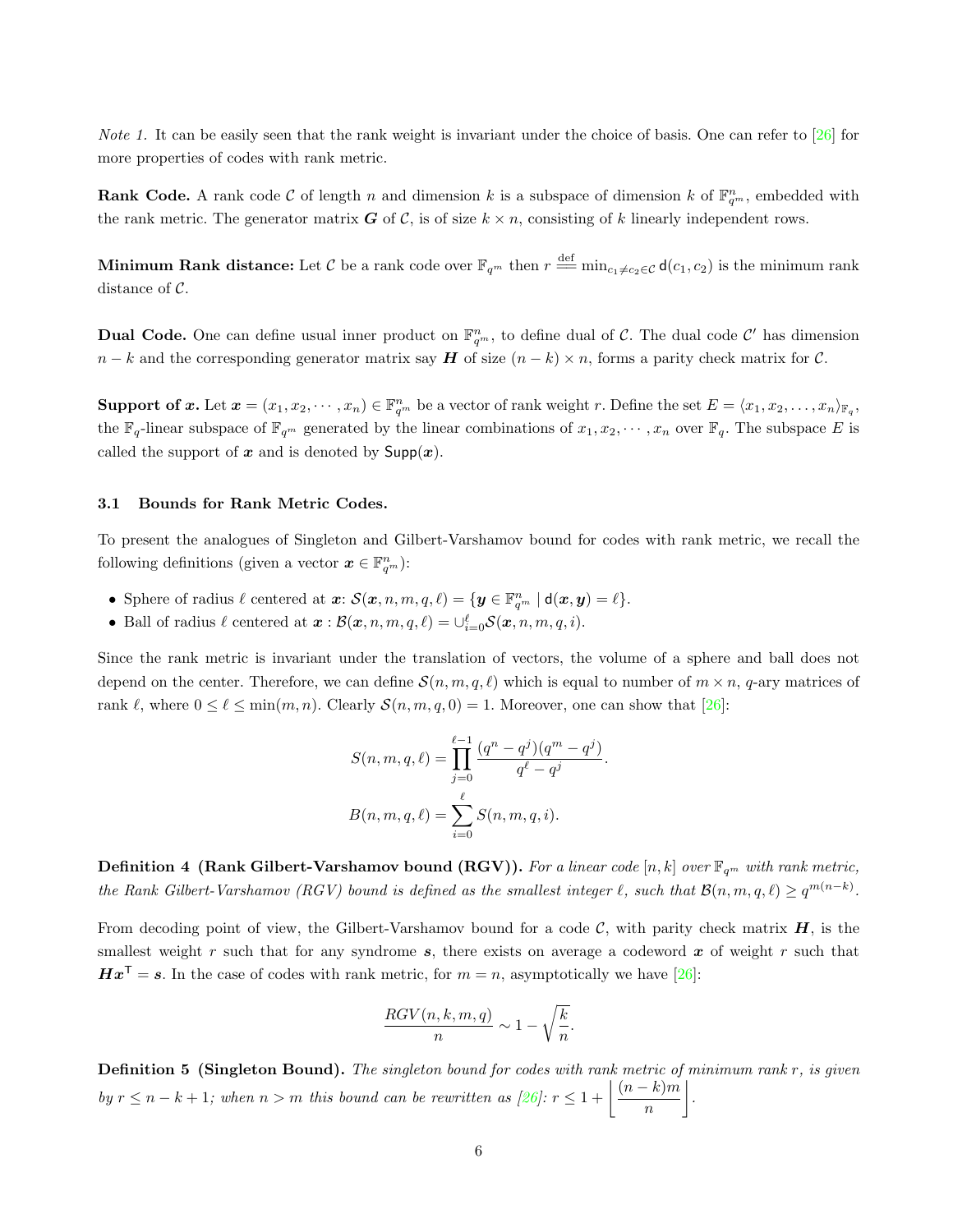#### 3.2 Low Rank Parity Check Codes

Definition 6 (Low Rank Parity Check Codes [\[19\]](#page-13-10)). A Low Rank Parity Check (LRPC) code of rank d, length n and dimension k over  $\mathbb{F}_{q^m}$  is a code defined by an  $(n-k) \times n$  parity check matrix  $\mathbf{H} = (h_{ij})$ , such that all its coordinates  $h_{ij}$  belong to the same  $\mathbb{F}_q$ -subspace  $\bm{F}$  of dimension d of  $\mathbb{F}_{q^m}$ . We denote by  $\{\bm{F}_1,\bm{F}_2,\ldots,\bm{F}_d\}$ a basis of  $\boldsymbol{F}$ .

The decoding error probability for LRPC codes can be made arbitrarily small up to  $\frac{n-k}{d}$  errors [\[19\]](#page-13-10).

Definition 7 (Augmented Low Rank Parity Check (LRPC<sup>+</sup>) Codes [\[21\]](#page-13-13)). Let  $H \in \mathbb{F}_{q^m}^{(n-k)\times n}$  be a homogeneous matrix of full-rank and of weight d, i.e., all its entries belong to the same  $\mathbb{F}_q$ -vector subspace of dimension d. Let  $\mathbf{R} \in \mathbb{F}_{q^m}^{(n-k)\times \ell}$  be a random matrix. Let  $\mathbf{P} \in GL_{n-k}(\mathbb{F}_{q^m})$  and  $\mathbf{Q} \in GL_{n+\ell}(\mathbb{F}_q)$  be two invertible matrices. Let  $H' = P(R|H)Q$  be a parity-check matrix of a code C of type  $[n + \ell, \ell + k]$ . By definition, such a code is an LRPC<sup>+</sup> code. If  $\ell = 0$ , C is an LRPC code.

**Definition 8 (Simple Codes [\[18\]](#page-13-12)).** A code C is said to be  $(n, k, \ell)$ -simple when it has a parity-check matrix **H** of the form

$$
\boldsymbol{H}=\left(\mathbf{I}_{n-k}\bigg|\!\frac{\boldsymbol{0}_{\ell}}{R}\!\right)
$$

where  $I_{n-k}$  is the  $(n-k) \times (n-k)$  identity matrix,  $\mathbf{0}_{\ell}$  is the zero-matrix of size  $\ell \times k$  and  $\mathbf{R}$  is a matrix over  $\mathbb{F}_{q^m}$  of size  $(n-k-\ell)\times k$ . It is called a random simple code if **R** is chosen uniformly at random among matrices of this size.

**Decoding of Simple Code.** Let C be a random  $(n, k, \ell)$ -simple code with  $\ell < \frac{m + n - \sqrt{(m - n)^2 + 4km}}{2}$  $\frac{1}{2}$  and w an integer. If  $w \leq \ell$ , then C can decode an error of weight w with probability of failure  $p_f \sim \frac{1}{e^{\ell-n}}$  $\frac{1}{q^{\ell-w+1}}$  when  $q \rightarrow \infty$  [\[18\]](#page-13-12).

### 3.3 Hard Problems for Rank-based Cryptography

The security of code based cryptosystems generally relies on the hardness of syndrome decoding problem. We define the rank metric version of this problem.

Definition 9 (Rank (Metric) Syndrome Decoding Problem (RSD)). Let H be a full rank  $(n - k) \times n$ matrix over  $\mathbb{F}_{q^m}^n$  with  $k \leq n$ ,  $s \in \mathbb{F}_{q^m}^{n-k}$  and w be an integer. The problem is to find  $\boldsymbol{x} \in \mathbb{F}_{q^m}^n$  such that  $\mathsf{Rank}(\boldsymbol{x}) = w$ and  $Hx = s$ . We denote this problem as the  $\mathsf{RSD}_{q,m,n,k,w}$  problem.

The RSD problem has recently been proven hard in [\[22\]](#page-13-17) on probabilistic reduction. We also discuss the hardness of RSD problem in Appendix [A.](#page-14-1) This problem has an equivalent dual version. Let  $H$  be a parity-check matrix of a code C and G be a generator matrix. Then the RSD problem is equivalent to find  $\boldsymbol{m} \in \mathbb{F}_{q^m}^k$  and  $\boldsymbol{x} \in \mathbb{F}_{q^m}^n$  such that  $mG + x = y$  with Rank $(x) = w$  and y some preimage of s by H.

Definition 10 (Decisional Rank Syndrome Decoding Problem (DRSD)). Let G be a full rank  $k \times n$ matrix over  $\mathbb{F}_{q^m}$ ,  $m \in \mathbb{F}_{q^m}^k$  and  $x \in \mathbb{F}_{q^m}^n$  of weight w. Can we distinguish the pair  $(G, mG + x)$  from  $(G, y)$  with  $\boldsymbol{y} \overset{\$}{\leftarrow} \mathbb{F}_{q^m}^n$  ?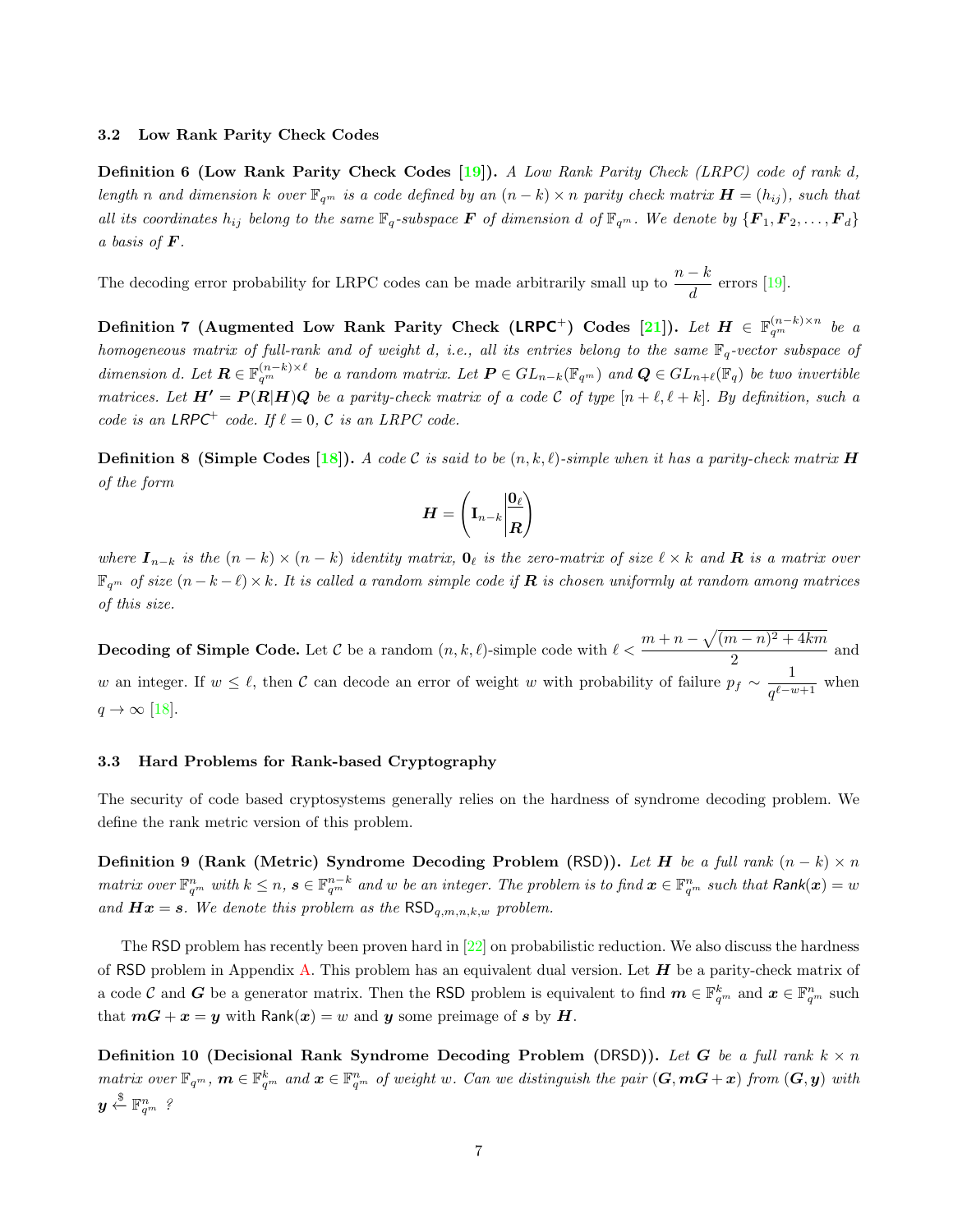The hardness of the DRSD problem is proven in [\[18\]](#page-13-12).

**Definition 11 (Rank Support Learning (RSL) Problem [\[18\]](#page-13-12)).** Let A be a random full-rank matrix of size  $(n-k) \times n$  over  $\mathbb{F}_{q^m}$  and U be a subspace of  $\mathbb{F}_{q^m}$  of dimension w. Let O be an oracle which gives samples of the form  $(A,Av)$ , where  $v \stackrel{\$}{\leftarrow} U^n$ . The  $\mathsf{RSL}_{q,m,n,k,w}$  problem is to recover U given only access to the oracle. We say that the problem is  $(N, t, \epsilon)$ -hard if for every probabilistic algorithm A running in time t, we have

$$
Pr[\mathcal{A}(\boldsymbol{A}, \boldsymbol{A}\boldsymbol{V}) = U] \le \epsilon, \quad \boldsymbol{V} \stackrel{\$}{\leftarrow} U^{n \times N}
$$

When we are allowed to make exactly N calls to the oracle, we denote this problem by  $\mathsf{RSL}_{q,m,n,k,w,N}$  problem. The pair  $(A, A V)$  is referred to as an instance of the RSL<sub>q,m,n,k,w,N</sub> problem. The corresponding decisional problem, namely DRSL, is to distinguish  $(A, A V)$  from  $(A, Y)$  where  $Y \stackrel{\$}{\leftarrow} \mathbb{F}_{q^m}^{(n-k) \times N}$ .

The RSL<sub>q,m,n,k,w,N</sub> problem is proven as hard as  $\text{RSD}_{q,m,n,k,w}$  problem in [\[18\]](#page-13-12).

**Definition 12 (LRPC<sup>+</sup> Problem [\[21\]](#page-13-13)).** Given an augmented LRPC code, distinguish it from a random code with the same parameters.

The hardness of this problem is studied in [\[21,](#page-13-13) [24\]](#page-13-18).

#### 3.4 RankSign Algorithm

We will use RankSign algorithm [\[21\]](#page-13-13) to construct trapdoors which will be used to generate the secret keys corresponding to identity and time in our RIBE. The security of RankSign algorithm relies on the hardness of the RSD problem.

In short, the RankSign algorithm uses an efficient decoding algorithm which takes input a random word of the syndrome space (obtained from the hash of the file we want to sign) and outputs a word of small weight with the given syndrome. This is an instance of the RSD problem. However, the parity-check matrix  $H$  has a trapdoor which makes the RSD problem easy. The public key is a description of the code which hides its structure, while the secret key reveals the structure of the code, which allows the signer to solve the RSD problem. The RankSign algorithm does not compute a codeword of weight below the Gilbert-Varshamov bound, but instead a codeword of rank weight between the Gilbert-Varshamov and the Singleton bound. The idea is to use a family of augmented Low Rank Parity Check Codes, and an adapted decoding algorithm (called the General Errors/Erasures Decoding algorithm) to produce such a codeword from any syndrome. The decoding algorithm is probabilistic, and the parameters of the code have to be chosen precisely in order to have a probability of success very close to 1. One can refer to [\[21\]](#page-13-13) for more details.

3.4.1 Sampling Secrets using Trapdoors from RankSign Algorithm. Similar to the approach of Gaborit et al. [\[18\]](#page-13-12), we also adapt the RankSign algorithm to construct a trapdoor, by which one can sample the secrets corresponding to a public identity. Associated to a matrix  $A \in \mathbb{F}_{q^m}^{(n-k)\times n}$ , we define the function  $f_A$  as follows:

$$
f_{\bm{A}}:\mathbb{F}_{q^m}^{n-k}\times\mathbb{F}_{q^m}^{n}\rightarrow\mathbb{F}_{q^m}^{n}\\[1mm] (s,e)\rightarrow s\bm{A}+\bm{e}
$$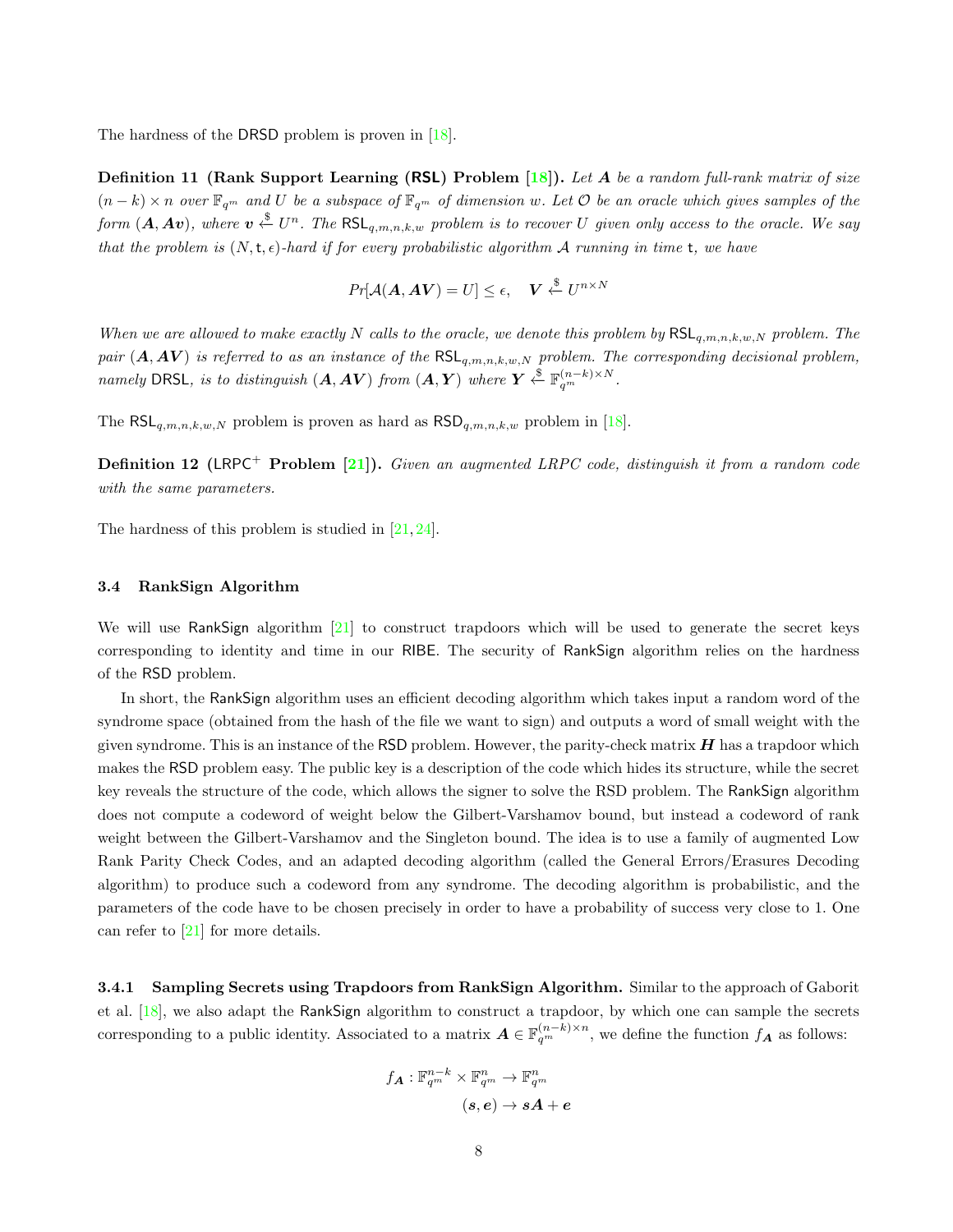The matrix **A** is generated with a trapdoor **T** such that  $f_A$  is a trapdoor function: from a random  $p \in \mathbb{F}_{q^m}^n$ , with the trapdoor T, one can sample  $(s, e) = f_A^{-1}(p)$  such that e is indistinguishable from a random element in  $W_r$ , the set of all words of rank  $r$  and of length  $n$ .

We extend the same approach to generate secrets corresponding to two attributes identity and time, but these two attributes are bound together in the sense that two secrets will make a complete decryption key in RIBE setting. In our case, from a random  $p \in \mathbb{F}_{q^m}^n$  and  $u \in \mathbb{F}_{q^m}^n$ , with the trapdoor  $T$ , one can sample  $(s, e) = f_A^{-1}(p+u)$ such that  $e$  is indistinguishable from a random element in  $W_r$ .

# <span id="page-8-0"></span>4 Revocable IBE from Codes with Rank Metric

#### 4.1 The Binary Tree Data Structure

Our construction makes use of binary tree data structure as described in [\[8\]](#page-12-6). We denote the binary tree by BT and its root node by root. If v is a leaf node then  $Path(v)$  stands for the set of nodes on the path from v to the root (inclusive of both v and root). Each user is assigned to a leaf node v. Upon registration, the key authority provides the user with a set of distinct private keys for each node in  $Path(v)$ . Whenever  $\theta$  is a non-leaf node,  $\theta_\ell$  and  $\theta_r$  denote the left and right children of  $\theta$  respectively. We assume that all nodes in the tree are uniquely encoded as strings, and the tree is defined by all of its node descriptions.

The KUNodes algorithm run by the key authority, at each time t, determines the minimal set  $Y \subset BT$  of nodes that contains an ancestor of all leaves corresponding to non-revoked users. This minimal set precisely contains nodes for which key updates have to be published in such a way that only non-revoked users will be able to generate the appropriate decryption key for the matching time. It first marks all ancestors of users that were revoked by time t as revoked nodes. Then, it inserts in Y the non-revoked children of revoked nodes. It can be formally specified as follows:

> KUNodes(BT, RL,t)  $X, Y \leftarrow \phi$  $\forall (v_i, \mathsf{t}_i) \in \mathsf{RL}$ if  $t_i \leq t$  then add Path $(v_i)$  to X  $\forall \theta \in X$ if  $\theta_\ell \notin X$  then add  $\theta_\ell$  to Y, if  $\theta_r \notin X$  then add  $\theta_r$  to Y If  $Y = \phi$  then add root to Y Return Y

The key authority then publishes a key update for all the nodes of Y. A user assigned to leaf  $v$  is then able to form an effective decryption key for time t if the set Y contains a node in  $Path(v)$ . A graphical description is given in Appendix [D.](#page-18-0)

#### 4.2 Our RIBE Construction

Our Revocable IBE (RIBE) scheme consists of following seven PPT algorithms:

1. Setup  $S(1^{\lambda}, N)$ : on input the security parameter  $\lambda$  and a maximal number N of users, set the parameters  $(n, m, k, d, \ell)$  as specified in subsection [4.4.](#page-11-0)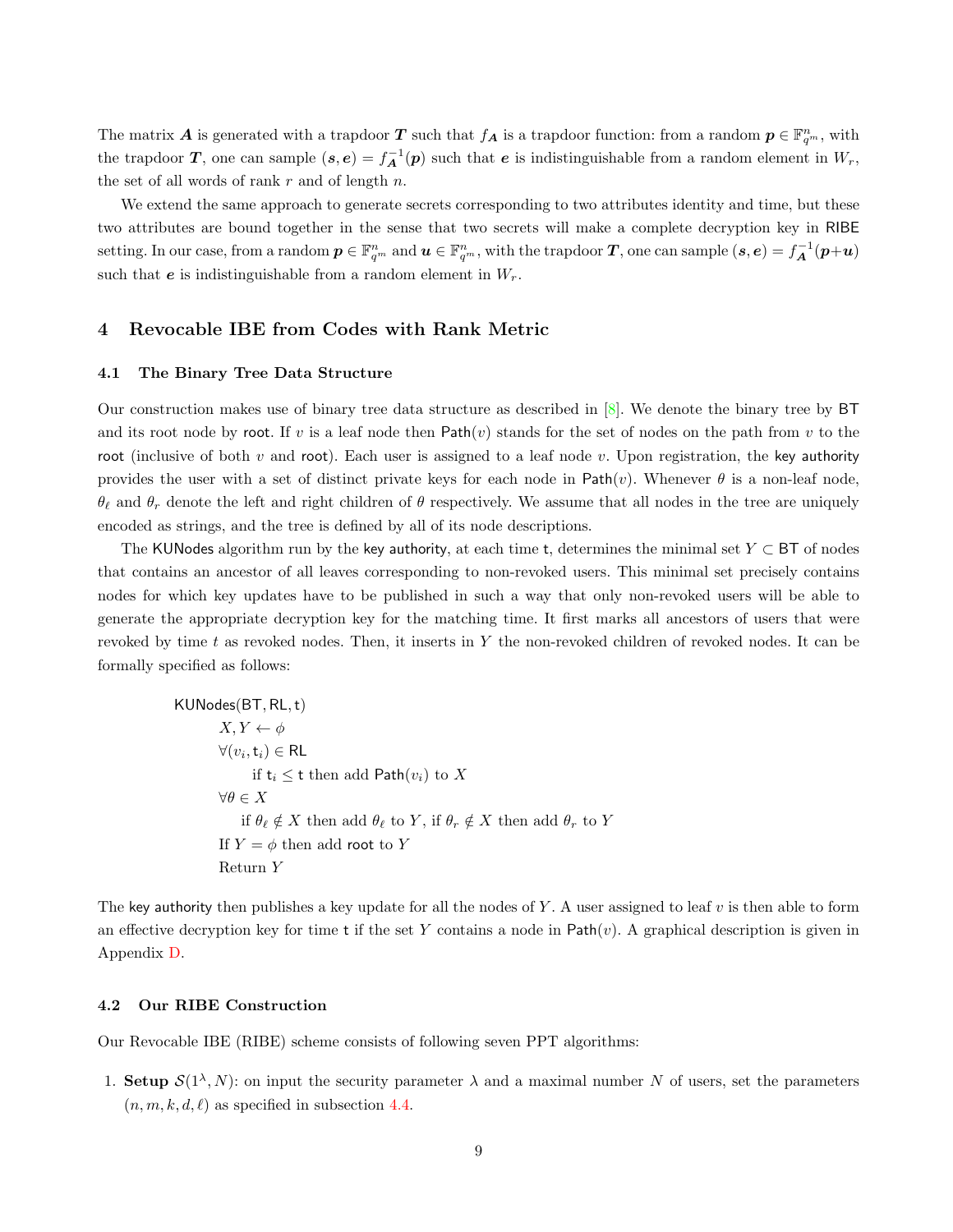- Let  $H_1: \{0,1\}^* \to \mathbb{F}_{q^m}^{n+\ell}$  and  $H_2: \{0,1\}^* \to \mathbb{F}_{q^m}^{n+\ell}$  be two cryptographic hash functions.
- Let H is a parity-check matrix of an LRPC code of weight d over  $\mathbb{F}_{q^m}^{(n-k)\times n}$ . Let  $\mathbf{R} \in \mathbb{F}_{q^m}^{(n-k)\times \ell}$  be a random matrix. Let  $P \in GL_{n-k}(\mathbb{F}_{q^m})$  and  $Q \in GL_{n+\ell}(\mathbb{F}_q)$  be two invertible matrices. Let A be a full rank  $(k + \ell) \times (n + \ell)$  matrix over  $\mathbb{F}_{q^m}$  such that  $H'A^{\mathsf{T}} = 0$  with  $H' = P(R|H)Q$  and the trapdoor T is  $(P, Q)$ .
- Define  $G \in \mathbb{F}_{q^m}^{k' \times n'}$  a generator matrix of a public *simple code*  $\mathcal{C}'$  which can decode errors of weight up to  $2wr$ , where w is the weight of a homogeneous matrix used in encryption algorithm, and r is the rank weight of error vector  $\boldsymbol{e}$  of length  $n + \ell$ .
- Let RL be an empty set and BT be a binary tree with at least N leaf nodes, set  $ST := BT$ .
- Select a uniformly random vector  $u \overset{\$}{\leftarrow} \mathbb{F}_{q^m}^{n+\ell}$ .
- Output RL, ST, the public parameters, and the master key MSK,

$$
PP := (A, G, u),
$$
  $MSK := T = (P, Q).$ 

- 2. Private key generation  $\mathcal{SK}(PP, MSK, id, ST)$ : on input the public parameters PP, the master secret key MSK, an identity id and the state  $ST$ , it picks an unassigned leaf node  $v$  from BT and stores id in that node. It then performs the following steps:
	- $\forall \theta \in \mathsf{Path}(v)$ , if  $u_{\theta,1}, u_{\theta,2}$  are undefined, then pick  $u_{\theta,1} \overset{\$}{\leftarrow} \mathbb{F}_{q^m}^{n+\ell}$ , set  $u_{\theta,2} := u u_{\theta,1}$ , and store them in node  $\theta$ .
	- Compute  $p_1 = H_1(\text{id})$  and syndrome  $x_{\theta,1} = H'p_1^{\mathsf{T}} + H'u_{\theta,1}^{\mathsf{T}}$ .
	- Sample  $e_{\theta,1} \in \mathbb{F}_{q^m}^{n+\ell}$  of rank weight r, as  $H'e_{\theta,1}^{\mathsf{T}} = x_{\theta,1}$  using RankSign algorithm with trapdoor T.
	- Compute  $s_{\theta,1} \in \mathbb{F}_{q^m}^{k+\ell}$  as  $p_1 + \boldsymbol{u}_{\theta,1} = s_{\theta,1}A + \boldsymbol{e}_{\theta,1}$ .
	- Output  $SK_{\text{id}} := \{(\theta, s_{\theta,1})\}_{\theta \in \text{Path}(v)}$ , ST.
- 3. Key update generation  $\mathcal{KU}$ (PP, MSK, t, RL, ST): on input the public parameters PP, the master secret key MSK, a time  $t \in \mathbb{F}_{q^m}^n$ , the revocation list RL, and the state ST, it performs the following steps:
	- For all  $\theta \in$  KUNodes(BT, RL, t), if  $u_{\theta,1}$ ,  $u_{\theta,2}$  are undefined, then pick  $u_{\theta,2} \stackrel{\$}{\leftarrow} \mathbb{F}_{q^m}^{n+\ell}$ , set  $u_{\theta,1} := u u_{\theta,2}$ , and store them in node  $\theta$ .
	- Compute  $p_2 = H_2(t)$  and syndrome  $x_{\theta,2} = H' p_2^{\mathsf{T}} + H' u_{\theta,2}^{\mathsf{T}}$ .
	- Sample  $e_{\theta,2} \in \mathbb{F}_{q^m}^{n+\ell}$  of rank weight r, as  $H'e_{\theta,2}^T = x_{\theta,2}$  using RankSign algorithm with trapdoor T.
	- Compute  $s_{\theta,2} \in \mathbb{F}_{q^m}^{k+\ell}$  as  $p_2 + u_{\theta,2} = s_{\theta,2}A + e_{\theta,2}$ .
	- Output  $\mathsf{KU}_t := \{(\theta, s_{\theta,2})\}_{\theta \in \mathsf{KUNodes}(\mathsf{BT},\mathsf{RL},t)}, \mathsf{ST}.$
- 4. Decryption key generation  $\mathcal{DK}(SK_{id}, KU_t)$ : on input a private secret key  $SK_{id} := \{(i, s_{i,1})\}_{i \in I}$ , and key update  $\mathsf{KU}_t := \{ (j, s_{j,2}) \}_{j \in J}$  for some set of nodes I, J; it performs the following steps:
	- $\forall (i, s_{i,1}) \in SK_{id}, (j, s_{j,2}) \in KU_t$ , if  $\exists (i, j)$  such that  $i = j$  then  $DK_{id, t} \leftarrow (s_{i,1}, s_{j,2})$ ; else (if  $SK_{id}$  and  $KU_t$ do not have any node in common)  $DK_{id,t} \leftarrow \perp$ .
	- Output  $DK_{id,t}$ .

We can drop the subscripts i, j since they are equal, i.e.,  $DK_{id,t} := (s_1, s_2)$ . The algorithm finds components of  $SK_{id}$  and  $KU_t$  (since they are in the same node) such that  $(p_1 + p_2 + u) = (s_1 + s_2)A + (e_1 + e_2)$ .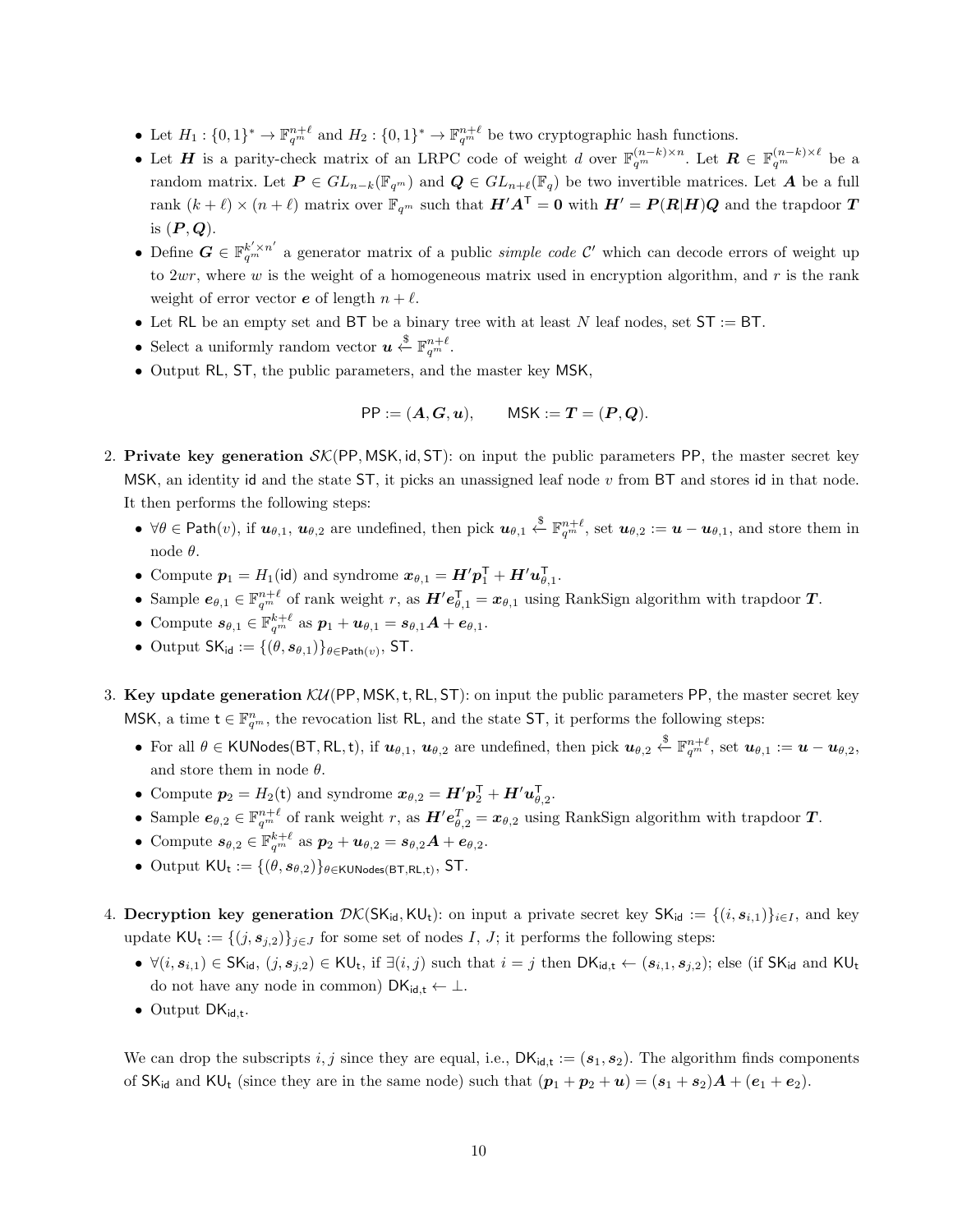- 5. Encryption  $\mathcal{E}(PP, id, t, m)$ : on input the public parameters PP, an identity id, a time t, and a message  $\boldsymbol{m} \in \mathbb{F}_{q^m}^{k'}$ , it performs the following steps:
	- Compute  $p_1 = H_1(id)$  and  $p_2 = H_2(t)$ .
	- Generate a random homogeneous matrix  $V \in \mathbb{F}_{q^m}^{(n+\ell) \times n'}$  of weight w.
	- Compute the pair  $(C, x)$  of  $m$  as

$$
\left(\frac{A}{p_1+p_2+u}\right)V+\left(\frac{0}{mG}\right)=\left(\frac{C}{x}\right)
$$

- Output the ciphertext  $CT = (id, t, C, x)$ .
- 6. Decryption  $\mathcal{D}(\text{PP}, \text{DK}_{\text{id},t}, \text{CT})$ : on input the public parameters PP, a decryption key  $\text{DK}_{\text{id},t} := (s_1, s_2)$ , and a ciphertext  $CT = (id, t, C, x)$ , it performs the following steps:
	- Compute  $p_1 = H_1(\text{id})$  and  $p_2 = H_2(\text{t})$ .
	- Use the decryption key  $(s_1, s_2)$  with  $s = s_1 + s_2$  to compute

$$
\left(s \mid -1\right) \left(\frac{C}{x}\right) = sC - x
$$
  
= -(e<sub>1</sub> + e<sub>2</sub>) $V - mG$ .

- Since V is a homogeneous matrix of weight w, and  $e_1, e_2$  are the error vectors of rank r, we have  $\| (e_1 + e_2) V \| \leq 2wr$ . Therefore, by using the decoding algorithm of C', we can recover m.
- 7. Revocation  $\mathcal{R}(\text{id}, t, R_L, ST)$ : on input an identity id, a time t, the revocation list RL, and the state ST; let v be the leaf node associated with id. To revoke the identity id at time t, add  $(v, t)$  to RL, and return RL.

#### <span id="page-10-0"></span>4.3 Security Result

<span id="page-10-1"></span>**Theorem 1.** Suppose the hash functions  $H_1$  and  $H_2$  are random oracles, and the DRSD, DRSL and LRPC<sup>+</sup> assumptions hold. Then RIBE scheme is IND-sRID-CPA secure in the random oracle model. More precisely, if there exists an adversary  $\cal A$  against the **IND-sRID-CPA** security, who makes at most  $q_{H_1}$  and  $q_{H_2}$  distinct queries to the  $H_1$  and  $H_2$  random oracles, then the advantage of adversary  $A$  is given by the following expression

$$
\epsilon_{\text{ribe}} \leq \left(q_{{\scriptscriptstyle H}_1} + q_{{\scriptscriptstyle H}_2}\right).\left(\frac{2}{q} + \epsilon_{\text{drsd}}\right) + \epsilon_{\text{lrpc}^+} + \epsilon_{\text{drsl}},
$$

where  $\epsilon_{\rm{ribe}}$ ,  $\epsilon_{\rm{drsd}}$ ,  $\epsilon_{\rm{drsl}}$  and  $\epsilon_{\rm{lrpc}}$  are respectively the bound on the advantage of the attacks against the RIBE system, the DRSD, DRSL and  $LRPC^+$  problems.

*Proof.* The complete proof is given in Appendix [C,](#page-15-0) but we provide its intuition here. We show that a probabilistic polynomial time adversary  $A$  cannot distinguish between the games which proves that the adversary has a negligible advantage in winning the original IND-sRID-CPA game. In moving from game  $G_0$  to  $G_1$ , we randomly generate the decryption keys without the knowledge of the trapdoor, and the following relationship still holds between the decryption key and the public key:  $p_1+p_2+u = (s_1+s_2)A+(e_1+e_2)$ . To ensure that no information is leaked about the decryption keys during the game, we consider two kinds of adversaries: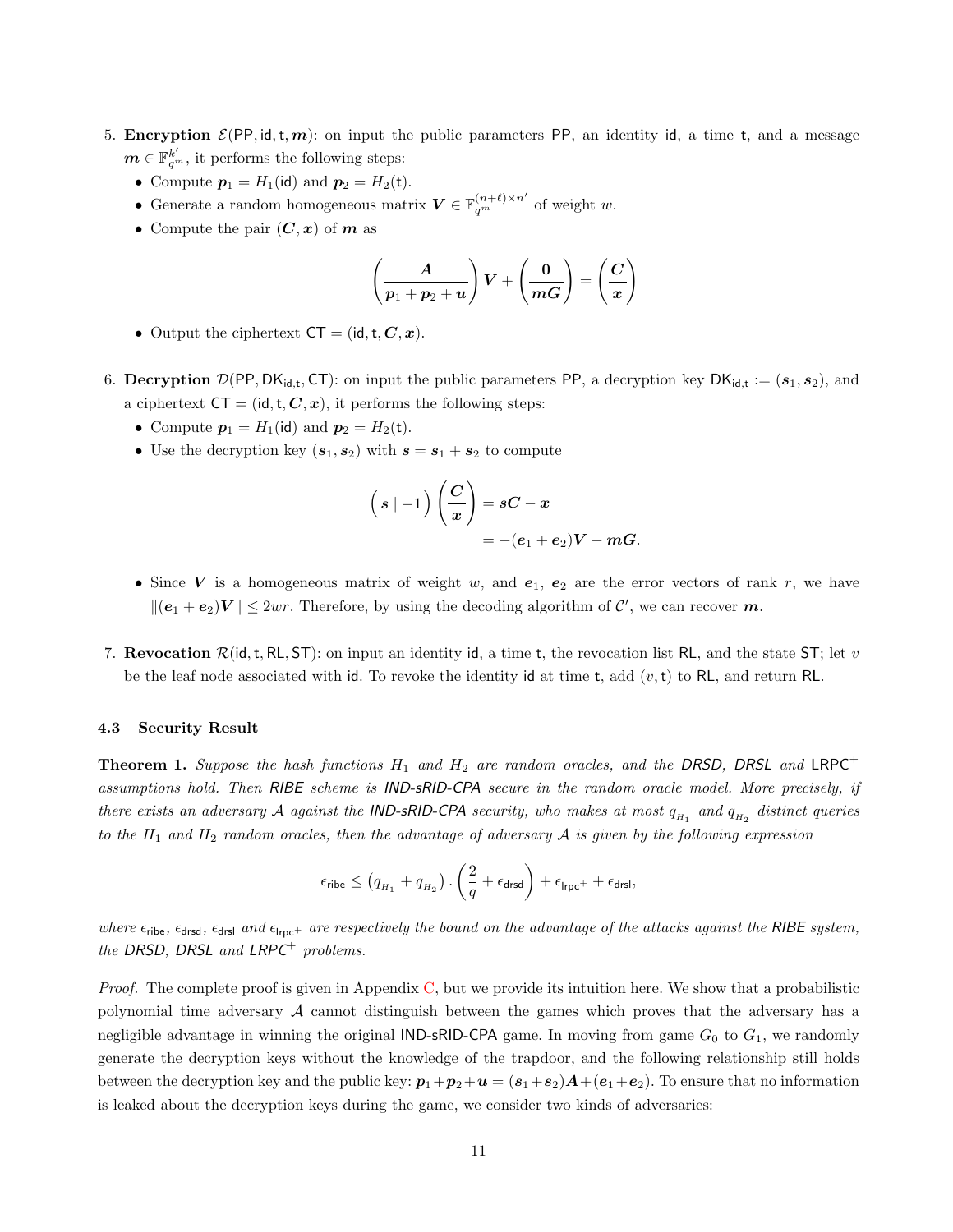- Type 1 Adversary: It chooses to be challenged on the targeted identity id<sup>∗</sup> but is revoked before or on time t ∗ .
- Type 2 Adversary : It does not challenge the target identity id<sup>∗</sup> at any time.

The main difficulty we face in simulating the private key generation and key update oracles with identity  $id = id^*$  and time  $t = t^*$  respectively, for Type-1 adversary. We need to simulate the queries in such a way that revoked user id<sup>\*</sup> does not get key update information at time t<sup>\*</sup>, since it is revoked at a time t<sup>\*</sup>. In brief, on private key query id<sup>\*</sup>, for nodes  $\theta \in \text{Path}(v^*)$ , we choose  $s_{\theta,1}, e_{\theta,1}, p_1$  randomly and define the shares  $u_{\theta,1}$  and  $u_{\theta,2}$  such that  $u = u_{\theta,1} + u_{\theta,2}$ . On key update query  $t^*$ , for nodes  $\theta \notin \mathsf{Path}(v^*)$ , we choose  $s_{\theta,2}, e_{\theta,2}, p_2$  randomly and define the shares  $u_{\theta,2}$  and  $u_{\theta,1}$  such that  $u = u_{\theta,1} + u_{\theta,2}$ . As a consequence, Type-1 adversary does not get the key update information at time t<sup>\*</sup> for the identity id<sup>\*</sup>. On the contrary, it is easy to simulate the queries for Type-2 adversary since it does not query  $\mathsf{id}^*$  at any time. Finally, we have a new tuple  $(p_1, u_1, s_1, e_1)$  which is random, therefore the advantage of adversary to distinguish a RSD pair  $(A, p + u = sA + e)$  with a random one, is bounded by  $\epsilon_{\text{drsd}}$  plus some decoding error probability.

In moving from game  $G_1$  to  $G_2$ , we define matrix  $\boldsymbol{A}$  to be a random matrix. Note that  $\boldsymbol{A}$  is used to generate the codewords. Thus, the advantage of adversary in distinguishing an augmented LRPC code from a random code, is bounded by  $\epsilon_{\text{Irpc}^+}$ .

In moving from game  $G_2$  to  $G_3$ , we randomly choose challenged ciphertext, then the problem is reducible to DRSL problem. Thus, the distinguishing advantage of adversary is bounded by  $\epsilon_{\text{drsl}}$ .

At the end, in game  $G_4$  we bound the advantage of adversary to guess the bit  $\beta$  hidden in perfectly random ciphertext, which is 1/2. This justifies the bound on the advantage of adversary to break RIBE.

### <span id="page-11-0"></span>4.4 General Parameters

Here, we discuss the size of parameters for our RIBE scheme against the best known attacks. The parameters used in our scheme are as follows. Let q is the size of the base field  $\mathbb{F}_q$  and m is the degree of the extension field  $\mathbb{F}_{q^m}$ ; n is the length of the hidden LRPC code;  $\ell$  is the number of random columns added to the LRPC to hide it; k is the dimension of the LRPC code and r is the rank weight of the signature e computed by the RankSign algorithm;  $(n', k', \ell')$  are the parameters of a simple code that can correct up to  $2wr$  errors. To make the density of decodable syndrome close to 1, these parameters must satisfy the following three conditions [\[21\]](#page-13-13):

$$
n = d(n-k);
$$
  $(r - \ell)(m - r) + (n - k)(rd - m) = 0;$   $r = \ell + \frac{n-k}{d}.$ 

Observe that the three conditions mentioned above are homogeneous if  $d$  is constant. Thus, we can make another set of parameters from one set by multiplying all the parameters (except for  $d$ ) by a constant.  $d$  is the weight of the LRPC<sup>+</sup> code used for public parameters, which should not be too small to ensure the security of public parameters.

A Practical Set of Parameters. From the security result in Theorem [1,](#page-10-1) we have  $\epsilon_{\text{rise}} \le$  $(q_{H_1} + q_{H_2}) \cdot (\frac{2}{q} + \epsilon_{\text{drsd}}) + \epsilon_{\text{lrpc}^+} + \epsilon_{\text{drsl}}$ . We need  $\epsilon_{\text{ribe}} < 2^{-\lambda}$ , where  $\lambda$  is the security parameter. Since the first term only depends upon q and the number of queries  $q_{H_1}$  and  $q_{H_2}$ , thus we need  $q > (q_{H_1} + q_{H_2})2^{\lambda+1}$  to hold. We stress that the size of data and computation time are linear in the logarithmic of  $q$ . Moreover, since all the combinatorial attacks are polynomial in  $q$ , thus they are inefficient to break RIBE. Furthermore, the success of algebraic attacks depends upon the hardness of  $LRPC^+$  and DRSD problems.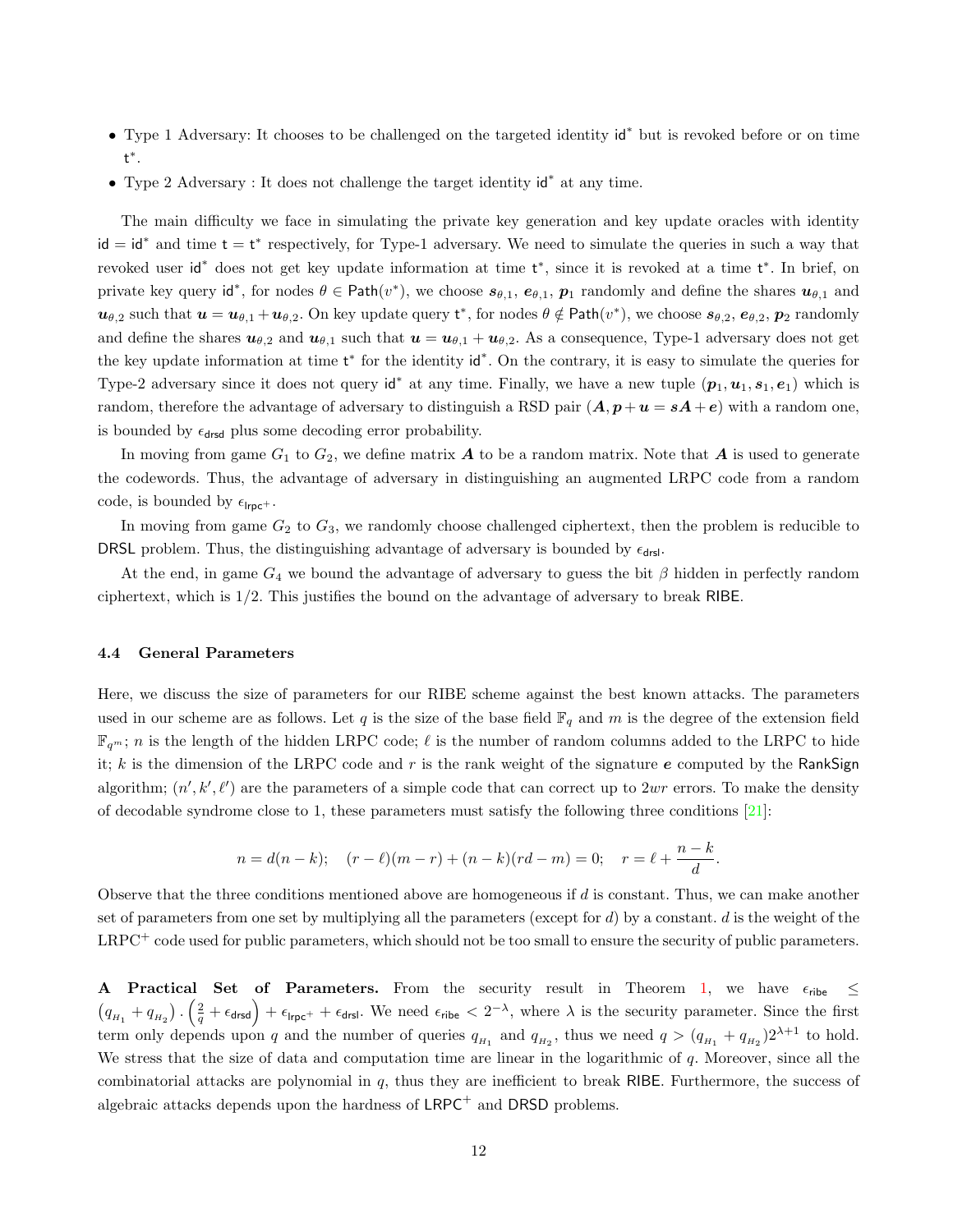The size of parameters for our RIBE are similar to IBE of Gaborit et al. [\[18\]](#page-13-12) except the case that we have to choose the parameters of the simple code in such a way that it can decode up to  $2wr$  errors and the decoding error with failure probability  $\approx \frac{1}{\sqrt{1-2i}}$  $\frac{1}{q^{\ell'-2wr+1}}$  is small. As an example, we take the standard values  $\lambda = 128$  for the security parameter and  $q_{H_1} = q_{H_2} = 2^{60}$ , and  $q = 2^{192}$  will suffice the standard security requirement.

|                                              |  |  |  |  | Scheme $\left  n \right  n - k \left  m \right  q \left  d \right  \ell \left  r \right  d_{GV}   d_{sign}  $ Public Key Size (Bytes) $\left  n' \right  k' \left  \ell' \right  w$ |  |  |
|----------------------------------------------|--|--|--|--|-------------------------------------------------------------------------------------------------------------------------------------------------------------------------------------|--|--|
| RIBE $ 100 $ 20 $ 96 2^{192} 5 12 16 11 $ 20 |  |  |  |  | 4,497,408 of $(A, u)$   96   9   66   2                                                                                                                                             |  |  |

With these parameters one can achieve decoding failure probability  $p_f \approx 2^{-576}$ , which is negligible.

# <span id="page-12-9"></span>5 Conclusion and Open Problems

This paper introduced a revocable identity-based encryption scheme, called RIBE from codes with rank metric, and proved its selective-ID security in the random oracle model, under the hardness of DRSD, DRSL, and LRPC<sup>+</sup> problems. As a future work, it might be possible to construct an adaptive-ID secure RIBE scheme. Another open problem is to construct an adaptive secure IBE and RIBE schemes from rank metric codes in the standard model.

### References

- <span id="page-12-5"></span>1. S. Agrawal, D. Boneh, and X. Boyen. Efficient lattice (H)IBE in the standard model. In Advances in Cryptology - EUROCRYPT 2010, 29th Annual International Conference on the Theory and Applications of Cryptographic Techniques, French Riviera, May 30 - June 3, 2010. Proceedings, pages 553–572, 2010.
- <span id="page-12-8"></span>2. W. Aiello, S. Lodha, and R. Ostrovsky. Fast digital identity revocation (extended abstract). In Advances in Cryptology - CRYPTO '98, 18th Annual International Cryptology Conference, Santa Barbara, California, USA, August 23-27, 1998, Proceedings, pages 137–152, 1998.
- <span id="page-12-2"></span>3. M. Baldi, M. Bodrato, and F. Chiaraluce. A New Analysis of the McEliece Cryptosystem Based on QC-LDPC Codes, pages 246–262. Springer Berlin Heidelberg, Berlin, Heidelberg, 2008.
- 4. M. Baldi, F. Chiaraluce, and R. Garello. On the Usage of Quasi-Cyclic Low-Density Parity-Check Codes in the McEliece Cryptosystem. In 2006 First International Conference on Communications and Electronics, pages 305–310, Oct 2006.
- <span id="page-12-3"></span>5. M. Baldi, F. Chiaraluce, R. Garello, and F. Mininni. Quasi-Cyclic Low-Density Parity-Check Codes in the McEliece Cryptosystem. In 2007 IEEE International Conference on Communications, pages 951–956, June 2007.
- <span id="page-12-1"></span>6. T. P. Berger, P.-L. Cayrel, P. Gaborit, and A. Otmani. Reducing Key Length of the McEliece Cryptosystem, pages 77–97. Springer Berlin Heidelberg, Berlin, Heidelberg, 2009.
- <span id="page-12-0"></span>7. E. Berlekamp, R. McEliece, and H. van Tilborg. On the inherent intractability of certain coding problems (corresp.). IEEE Transactions on Information Theory, 24(3):384–386, May 1978.
- <span id="page-12-6"></span>8. A. Boldyreva, V. Goyal, and V. Kumar. Identity-based encryption with efficient revocation. In Proceedings of the 2008 ACM Conference on Computer and Communications Security, CCS 2008, Alexandria, Virginia, USA, October 27-31, 2008, pages 417–426, 2008.
- <span id="page-12-4"></span>9. D. Boneh and M. K. Franklin. Identity-Based Encryption from the Weil Pairing. In Advances in Cryptology -CRYPTO 2001, 21st Annual International Cryptology Conference, Santa Barbara, California, USA, August 19-23, 2001, Proceedings, pages 213–229, 2001.
- <span id="page-12-7"></span>10. J. Chen, H. W. Lim, S. Ling, H. Wang, and K. Nguyen. Revocable identity-based encryption from lattices. In Information Security and Privacy - 17th Australasian Conference, ACISP 2012, Wollongong, NSW, Australia, July 9-11, 2012. Proceedings, pages 390–403, 2012.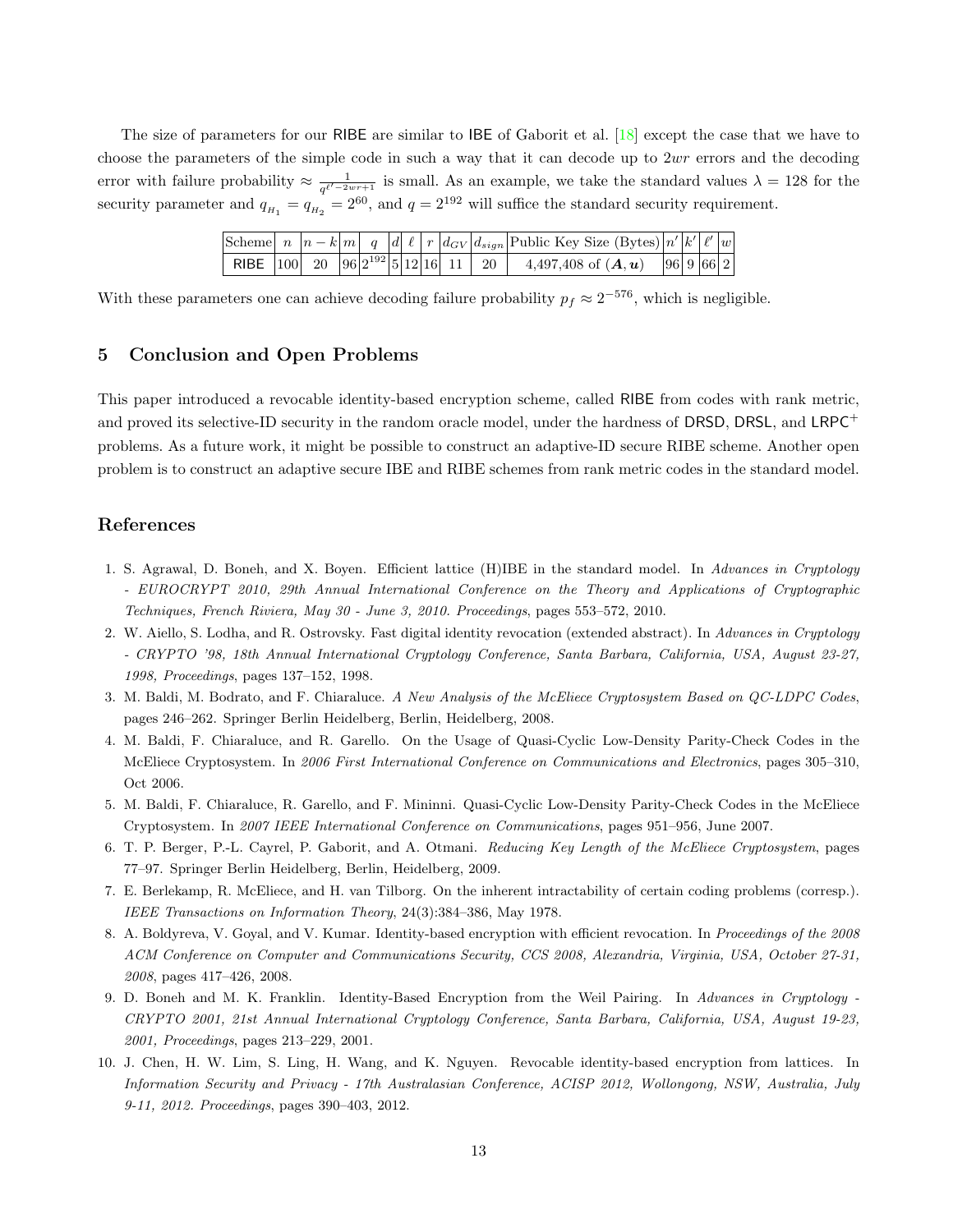- <span id="page-13-1"></span>11. L. Chen, S. Jordan, Y. K. Liu, D. Moody, R. Peralta, R. Perlner, and D. Smith-Tone. Report on post-quantum cryptography. National Institute of Standards and Technology Internal Report 8105, 2016.
- <span id="page-13-20"></span>12. F. L. dit Vehel and L. Perret. Algebraic decoding of codes in rank metric. In Proceedings of YACC06, June 2006.
- 13. J.-C. Faugère, M. S. El Din, and P.-J. Spaenlehauer. Computing Loci of Rank Defects of Linear Matrices Using GrÖBner Bases and Applications to Cryptology. In Proceedings of the 2010 International Symposium on Symbolic and Algebraic Computation, ISSAC '10, pages 257–264, New York, NY, USA, 2010. ACM.
- <span id="page-13-21"></span>14. J.-C. Faugère, F. Levy-dit Vehel, and L. Perret. Cryptanalysis of MinRank, pages 280–296. Springer Berlin Heidelberg, Berlin, Heidelberg, 2008.
- <span id="page-13-5"></span>15. J.-C. Faugère, A. Otmani, L. Perret, and J.-P. Tillich. Algebraic Cryptanalysis of McEliece Variants with Compact Keys, pages 279–298. Springer Berlin Heidelberg, Berlin, Heidelberg, 2010.
- <span id="page-13-9"></span>16. E. M. Gabidulin. Theory of codes with maximum rank distance. Probl. Peredachi Inf., (21), pages 3–16, 1985.
- <span id="page-13-3"></span>17. P. Gaborit. Shorter keys for code based cryptography. In Internatinal Workshop on Coding and Cryptography-WCC'2205, pages 81–91, 2004.
- <span id="page-13-12"></span>18. P. Gaborit, A. Hauteville, D. H. Phan, and J. Tillich. Identity-based encryption from codes with rank metric. IACR Cryptology ePrint Archive, 2017:514, 2017.
- <span id="page-13-10"></span>19. P. Gaborit, G. Murat, O. Ruatta, and G. Zémor. Low rank parity check codes and their application to cryptography. In Proceedings of the Workshop on Coding and Cryptography WCC'2013, 2013.
- <span id="page-13-19"></span>20. P. Gaborit, O. Ruatta, and J. Schrek. On the complexity of the rank syndrome decoding problem. IEEE Transactions on Information Theory, 62(2):1006–1019, Feb 2016.
- <span id="page-13-13"></span>21. P. Gaborit, O. Ruatta, J. Schrek, and G. Zémor. Ranksign: An efficient signature algorithm based on the rank metric. In Post-Quantum Cryptography - 6th International Workshop, PQCrypto 2014, Waterloo, ON, Canada, October 1-3, 2014. Proceedings, pages 88–107, 2014.
- <span id="page-13-17"></span>22. P. Gaborit and G. Zmor. On the hardness of the decoding and the minimum distance problems for rank codes. IEEE Transactions on Information Theory, 62(12):7245–7252, Dec 2016.
- <span id="page-13-6"></span>23. R. G. Gallager. Low-Density Parity -Check Codes. PhD thesis, M.I.T. Press, 1963.
- <span id="page-13-18"></span>24. A. Hauteville and J. P. Tillich. New algorithms for decoding in the rank metric and an attack on the lrpc cryptosystem. In 2015 IEEE International Symposium on Information Theory (ISIT), pages 2747–2751, June 2015.
- <span id="page-13-14"></span>25. B. Libert and D. Vergnaud. Adaptive-id secure revocable identity-based encryption. In Topics in Cryptology - CT-RSA 2009, The Cryptographers' Track at the RSA Conference 2009, San Francisco, CA, USA, April 20-24, 2009. Proceedings, pages 1–15, 2009.
- <span id="page-13-16"></span>26. P. Loidreau. Asymptotic behaviour of codes in rank metric over finite fields. Des. Codes Cryptography, 71(1):105–118, 2014.
- <span id="page-13-2"></span>27. R. J. McEliece. A Public-Key Cryptosystem Based On Algebraic Coding Theory. Deep Space Network Progress Report, 44:114–116, Jan. 1978.
- <span id="page-13-4"></span>28. R. Misoczki and P. S. L. M. Barreto. Compact McEliece Keys from Goppa Codes, pages 376–392. Springer Berlin Heidelberg, Berlin, Heidelberg, 2009.
- <span id="page-13-8"></span>29. R. Misoczki, J. P. Tillich, N. Sendrier, and P. S. L. M. Barreto. MDPC-McEliece: New McEliece variants from Moderate Density Parity-Check codes. In 2013 IEEE International Symposium on Information Theory, pages 2069–2073, July 2013.
- <span id="page-13-7"></span>30. C. Monico, J. Rosenthal, and A. Shokrollahi. Using low density parity check codes in the McEliece cryptosystem. In 2000 IEEE International Symposium on Information Theory, pages 215–, 2000.
- <span id="page-13-15"></span>31. M. Naor and K. Nissim. Certificate revocation and certificate update. IEEE Journal on Selected Areas in Communications, 18(4):561–570, 2000.
- <span id="page-13-11"></span>32. A. Shamir. Identity-based cryptosystems and signature schemes. In Advances in Cryptology, Proceedings of CRYPTO'84, Santa Barbara, California, USA, August 19-22, 1984, Proceedings, pages 47–53, 1984.
- <span id="page-13-0"></span>33. P. W. Shor. Polynominal time algorithms for discrete logarithms and factoring on a quantum computer. In Algorithmic Number Theory, First International Symposium, ANTS-I, Ithaca, NY, USA, May 6-9, 1994, Proceedings, page 289, 1994.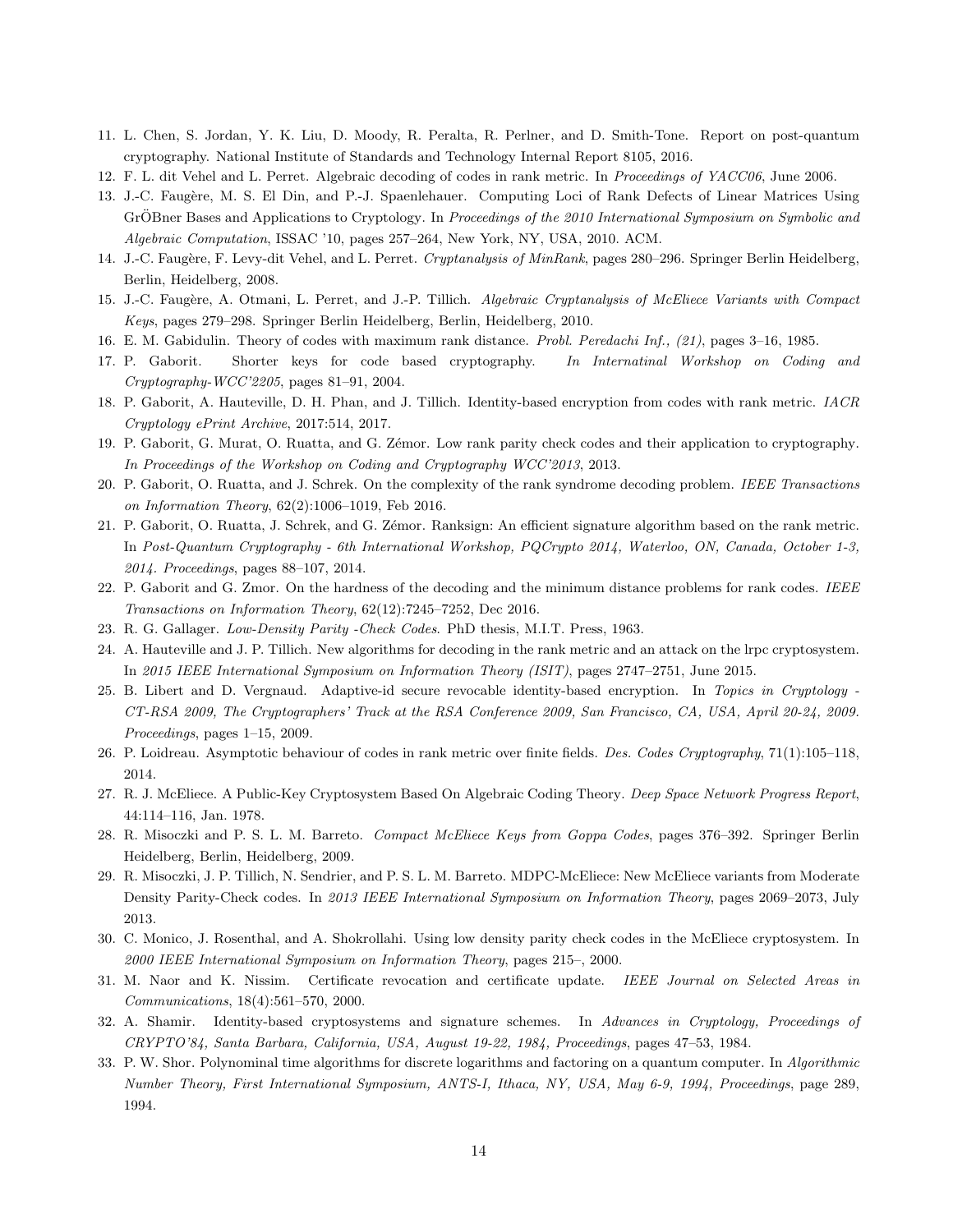<span id="page-14-0"></span>34. J. Wang and J. Bi. Lattice-based identity-based broadcast encryption scheme. IACR Cryptology ePrint Archive, 2010:288, 2010.

# <span id="page-14-1"></span>A Hardness of Rank Syndrome Decoding Problem

The RSD problem has recently been proven hard in [\[22\]](#page-13-17) on probabilistic reduction. From a practical point of view, the complexity of attacks grows very fast because of the existing structure in codes. In case of Hamming metric, a key step in the attacks is to find out the number of codewords of length  $n$  and weight  $w$ , which equals to Newton binomial coefficient  $\binom{n}{w}$  (exponential in nature); whereas in case of rank metric, the number of such codewords corresponds to number of subspaces of dimension w in  $\mathbb{F}_{q^m}$ , which is equal to Gaussian binomial coefficient of size approximately equal to  $q^{w(m-w)}$ , whose value is also exponential but with a quadratic term in exponent. Next, we discuss the complexity of two types of possible generic attacks.

Combinatorial Attacks: These attacks adapt the basic information set decoding approach in rank metric context, whose complexity increases very fast with large values of  $q$  (as seen above). The recent improvements based on birthday paradox does not fit in case of rank metric because of the different notion of support. In practice, when  $m \leq n$ , the best combinatorial attacks have complexity  $\mathcal{O}((n-k)^3 m^3 q^{(r-1)\lfloor \frac{(k+1)m}{n} \rfloor})$  [\[20\]](#page-13-19).

Algebraic Attacks: The nature of the rank metric suites the algebraic attacks and solving equations by Gröbner basis. These attacks are largely independent of q and in some cases also independent of  $m$ . There exist different settings of algebraic equation, that can be solved with Gröbner basis  $[12–14, 20]$  $[12–14, 20]$  $[12–14, 20]$  $[12–14, 20]$ . Algebraic attacks solve the system of equations over the base field  $\mathbb{F}_q$ , where the number of unknowns is quadratic in the length of the code. As the complexity of Gröbner basis technique is exponential in the number of unknowns, it turns out that these attacks have exponential complexity in the length of the code.

### <span id="page-14-2"></span>B Distinguishing Lemma

<span id="page-14-3"></span>We introduce a slightly modified lemma similar to the result of [\[18\]](#page-13-12), to prove the security of RIBE.

**Lemma 1.** Let  $H'$  be an augmented parity-check matrix and  $A$  be a generator matrix of the associated code. The two following distributions are computationally indistinguishable:

- Suppose  $\mathcal{D}_0$  be the distribution  $(p, u, s, e)$  where  $p \stackrel{\$}{\leftarrow} \mathbb{F}_{q^m}^{k+\ell}$ ,  $u \stackrel{\$}{\leftarrow} \mathbb{F}_{q^m}^{n+\ell}$ ,  $e \in W_r$  is sampled from RankSign algorithm such that  $H'e^{\mathsf{T}} = H'p^{\mathsf{T}} + H'u^{\mathsf{T}}$  and s is the solution of the linear system  $xA = p + u - e$  of unknown x.
- Suppose  $\mathcal{D}_1$  be the distribution  $(p', u', s', e')$  with  $u' \stackrel{\$}{\leftarrow} \mathbb{F}_{q^m}^{n+\ell}$ ,  $s' \stackrel{\$}{\leftarrow} \mathbb{F}_{q^m}^{k+\ell}$ ,  $e' \stackrel{\$}{\leftarrow} W_r$  (where  $W_r$  be a set of codewords of rank weight r), and  $p' + u' = s'A + e'$ .

The maximum advantage  $\epsilon$  of adversary to distinguish  $\mathcal{D}_0$  from  $\mathcal{D}_1$  is bounded by :  $\epsilon \leq \frac{2}{q} + \epsilon_{\text{drag}}$ , where q is the size of base field  $\mathbb{F}_q$  and  $\epsilon_{\text{drsd}}$  is the bound on the successful probability of the attacks against the DRSD problem.

*Proof.* Let  $\mathcal{D}_2$  be the distribution  $(s, e)$  where  $s \stackrel{\$}{\leftarrow} \mathbb{F}_{q^m}^{k+\ell}$  and  $e$  is a signature of s by RankSign with the public key  $H'$  (i.e.,  $||e|| \leq r$  and  $H'e^{\mathsf{T}} = s$ ).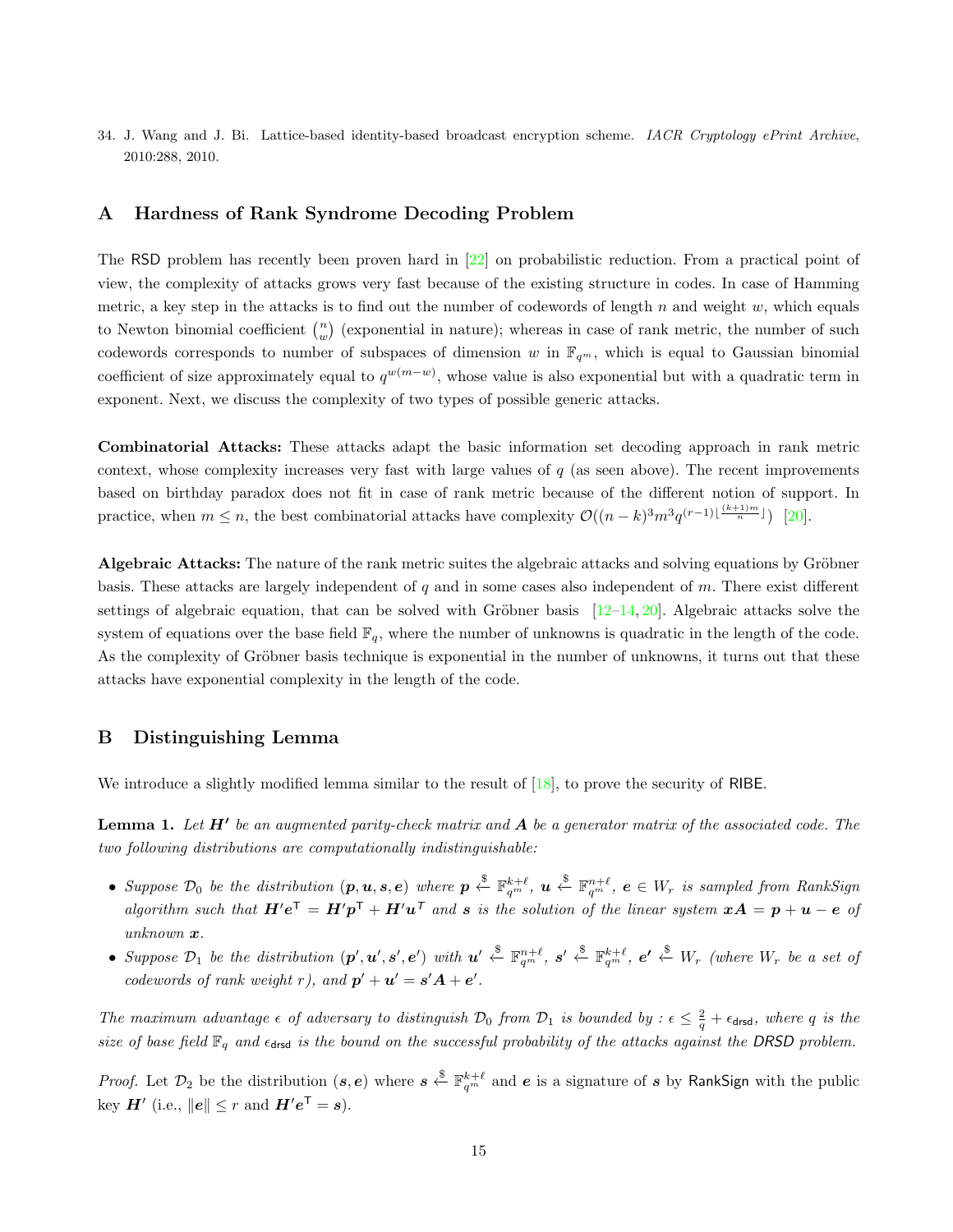Let  $\mathcal{D}_3$  be the distribution  $(s' = H'e'^{\mathsf{T}}, e'^{\mathsf{T}})$  with  $e' \stackrel{\$}{\leftarrow} W_r$ . Now, as proved in Theorem 2 of [\[21\]](#page-13-13), if one sample  $(\boldsymbol{H}'e^{\prime \top}, e^{\prime \top})$  according to distribution  $\mathcal{D}_3$ , then the probability that  $(\boldsymbol{H}'e^{\prime \top}, e^{\prime \top})$  is not decodable, is less than  $\frac{2}{q}$ . Therefore, the advantage of an adversary to distinguish  $\mathcal{D}_2$  from  $\mathcal{D}_3$  is bounded by  $\frac{2}{q}$ .

To prove the lemma, now let us examine the distribution  $\mathcal{D}_0$ . Since  $H'$  is a linear map and  $p \stackrel{\$}{\leftarrow} \mathbb{F}_{q^m}^{n+\ell}$ .  $u \stackrel{\$}{\leftarrow} \mathbb{F}_{q^m}^{n+\ell}$ , and  $s = H'p^{\mathsf{T}} + H'u^{\mathsf{T}}$  is uniformly distributed among  $\mathbb{F}_{q^m}^{k+\ell}$ . This implies  $(s, e) \leftarrow \mathcal{D}_2$ . Moreover,  $(p + u - e)$  is uniformly distributed among the codewords generated by A, hence  $s \stackrel{\$}{\leftarrow} \mathbb{F}_{q^m}^{k+\ell}$ .

According to the indistinguishability of  $\mathcal{D}_2$  and  $\mathcal{D}_3$ , the distribution of  $e'$  and  $e$  are computationally indistinguishable, and  $s$  and  $s'$  are both uniformly distributed. Finally, based on the assumption that the DRSD problem is hard,  $(p + u)$  and  $(p' + u')$  are indistinguishable except the negligible advantage  $\epsilon_{\text{drsd}}$ .

Putting all together, the advantage of an adversary to distinguish  $\mathcal{D}_0$  and  $\mathcal{D}_1$  is bounded by  $\frac{2}{q} + \epsilon_{\text{drag}}$ .

# <span id="page-15-0"></span>C Security Proof of RIBE

Proof. Our proof proceeds in a sequence of games where the first game is identical to the IND-sRID-CPA game from Definition [2.](#page-4-1) In the last game of the sequence, the adversary has zero advantage. We show a PPT adversary cannot distinguish between the games which will prove that the adversary has a negligible advantage in winning the original IND-sRID-CPA game. The DRSD problem is used in proving that games  $G_0$  and  $G_1$  are indistinguishable; LRPC<sup>+</sup> problem is used in proving that games  $G_1$  and  $G_2$  are indistinguishable; and DRSL problem is used in proving that games  $G_2$  and  $G_3$  are indistinguishable.

To ensure that no information is leaked about the decryption keys during the game, we consider two kinds of adversaries:

- Type 1 Adversary: It chooses to be challenged on the targeted identity id<sup>∗</sup> but is revoked before or on time t ∗ .
- Type 2 Adversary : It does not challenge the target identity id<sup>∗</sup> at any time.

At the start of the game, we flip a coin rvk  $\stackrel{\$}{\leftarrow} \{0,1\}$  for the type of adversary with whom we will be faced. All the sequence of the games for these two types of adversaries are similar except for game  $G_1$ . We will show that the adversary cannot distinguish which type of challenger simulated and thus we have probability 1/2 to simulate the correct game.

Regardless of the value of rvk, for each node  $\theta \in \mathsf{BT}$ , we split the public key element  $\mathbf{u} \in \mathbb{F}_{q^m}^{n+\ell}$  into two specific additive shares  $(\mathbf{u}_{\theta,1},\mathbf{u}_{\theta,2})$  such that  $\mathbf{u} = \mathbf{u}_{\theta,1} + \mathbf{u}_{\theta,2}$ . We model hash functions  $H_1$  and  $H_2$  as random oracles.

Game  $G_0$ . This is the original IND-sRID-CPA game from Definition [2.](#page-4-1) An adversary A outputs the challenge identity id<sup>\*</sup> to be targeted at time t<sup>\*</sup>. Then RIBE.Setup is run, and the adversary  $\mathcal A$  is fed with the public parameters PP =  $(A, G, u)$ . A can ask queries to  $H_1$ ,  $H_2$  and private key, update key oracles. A also ouputs a pair of messages  $(m_0, m_1)$ . Next a challenge ciphertext is produced by flipping a coin  $\beta$  and producing a ciphertext  $CT^* = (C^*, x^*) = \mathcal{E}(PP, id^*, t^*, m_\beta).$ 

On input  $CT^* = (C^*, x^*)$ , A in guessing phase can coninue to ask queries to  $H_1$ ,  $H_2$  and private key, update key oracles, which are different from  $id^*$  and  $t^*$  depending on the type of adevrsary as described above. Finally, A outputs  $\beta'$ .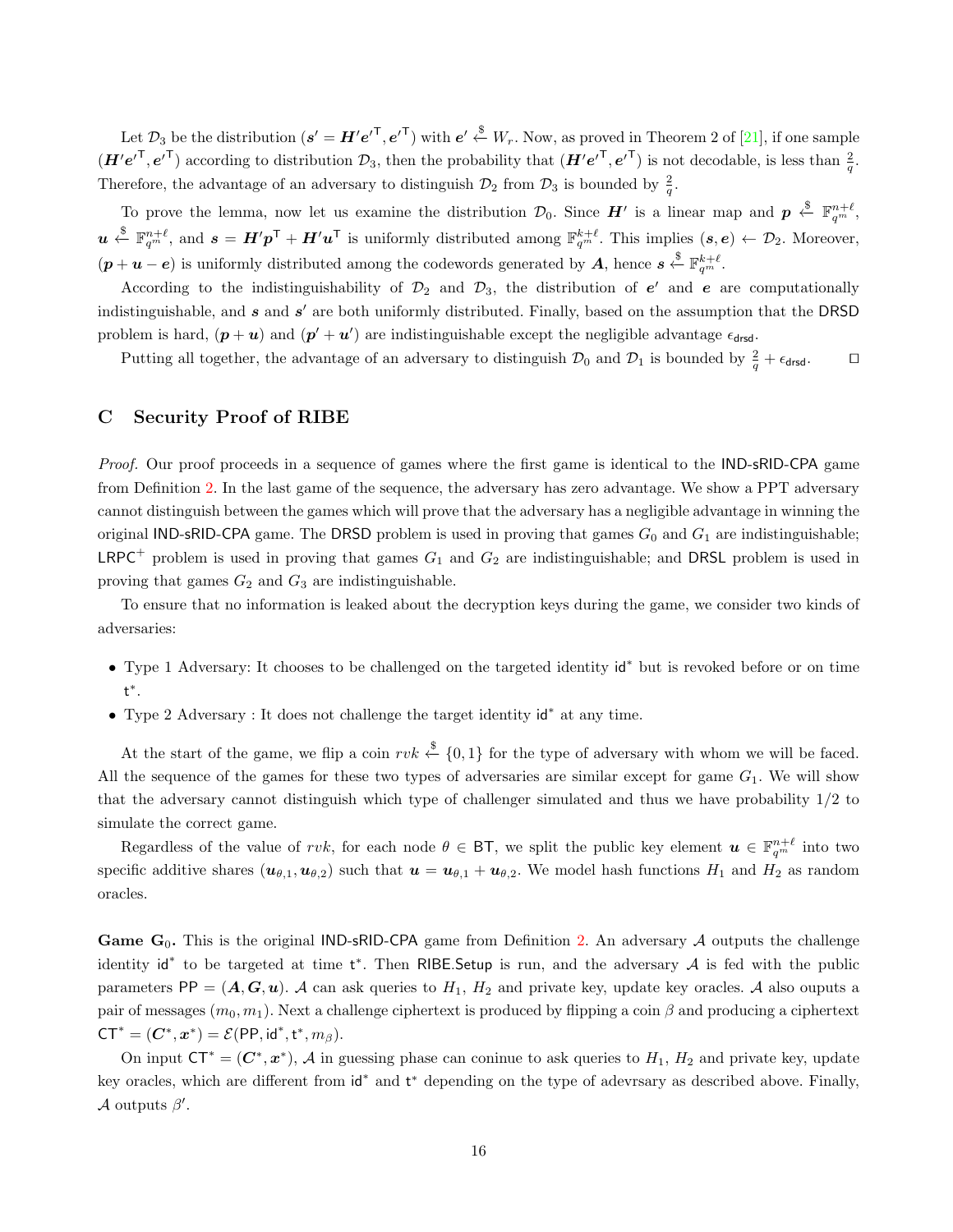We denote by  $S_0$  the event  $\beta' = \beta$  and use the same notation  $S_n$  in any game  $G_n$  for  $n = 1, 2, \ldots$  as given below.

$$
\mathsf{Adv}_{\mathcal{A},\mathsf{RIBE}}^{\mathsf{IND}\text{-}\mathsf{sRID}\text{-}\mathsf{CPA}}(\lambda) := \epsilon_{\mathsf{ribe}} = \left|\mathsf{Pr}[\mathsf{S}_0] - \frac{1}{2}\right|,
$$

where  $\epsilon_{\text{ribe}}$  is the bound on the advantage of attacks against the RIBE scheme.

As this is a real attack game, for a private key query on identity id, the private key generation algorithm  $\mathcal{SK}(PP, MSK, id, RL, ST)$  is run and the private key is given to A. We recall this algorithm : let  $v \in BT$  be the node that we assign to id.

- $\forall \theta \in \mathsf{Path}(v)$ , if  $u_{\theta,1}, u_{\theta,2}$  are undefined, then pick  $u_{\theta,1} \overset{\$}{\leftarrow} \mathbb{F}_{q^m}^{n+\ell}$ , set  $u_{\theta,2} := u u_{\theta,1}$ , and store them in node θ.
- − Compute  $p_1 = H_1(\mathsf{id})$  and syndrome  $x_{\theta,1} = H'p_1^{\mathsf{T}} + H'u_{\theta,1}^{\mathsf{T}}$ .
- $-$  Sample  $e_{\theta,1}$  ∈  $\mathbb{F}_{q^m}^{n+\ell}$  of weight r, as  $H'e_{\theta,1}^{\mathsf{T}} = x_{\theta,1}$  using RankSign algorithm with trapdoor **T**.
- $\text{ Compute } \boldsymbol{s}_{\theta,1} \in \mathbb{F}_{q^m}^{k+\ell} \text{ as } \boldsymbol{p}_1 + \boldsymbol{u}_{\theta,1} = \boldsymbol{s}_{\theta,1} \boldsymbol{A} + \boldsymbol{e}_{\theta,1}.$
- $-$  Output SK<sub>id</sub> := {(θ,  $s_{\theta,1}$ )}<sub>θ∈Path(v)</sub>, ST.

For a update key query at time t, the key update generation algorithm  $\mathcal{KU}(PP, MSK, t, RL, ST)$  is run and the updated key is given to A. We also recall this algorithm : let  $v \in BT$  be the node that we assign to id.

- $-$  For all θ ∈ KUNodes(BT, RL, t), if  $u_{\theta,1}$ ,  $u_{\theta,2}$  are undefined, then pick  $u_{\theta,2} \xleftarrow{\$} \mathbb{F}_{q^m}^{n+\ell}$ , set  $u_{\theta,1} := u u_{\theta,2}$ , and store them in node  $\theta$ .
- Compute  $p_2 = H_2(t)$  and syndrome  $x_{\theta,2} = H' p_2^{\mathsf{T}} + H' u_{\theta,2}^{\mathsf{T}}$ .
- $-$  Sample  $e_{\theta,2}$  ∈  $\mathbb{F}_{q^m}^{n+\ell}$  of weight r, as  $H'e_{\theta,2}^T = x_{\theta,2}$  using RankSign algorithm with trapdoor **T**.
- $\text{ Compute } \boldsymbol{s}_{\theta,2} \in \mathbb{F}_{q^m}^{k+\ell} \text{ as } \boldsymbol{p}_2 + \boldsymbol{u}_{\theta,2} = \boldsymbol{s}_{\theta,2} \boldsymbol{A} + \boldsymbol{e}_{\theta,2}.$
- $-$  Output  $\mathsf{KU}_t := \{(\theta, s_{\theta,2})\}_{\theta \in \mathsf{KUNodes}(\mathsf{BT},\mathsf{RL},t)}, \mathsf{ST}.$

Finally, the decryption key generation  $\mathcal{DK}(SK_{id}, KU_t)$  algorithm is run : on input a private key  $SK_{id}$  :=  $\{(i, s_{i,1})\}_{i \in I}$ , and key update  $\mathsf{KU}_t := \{(j, s_{j,2})\}_{j \in J}$  for some set of nodes I, J; it performs the following steps.

- $\forall (i, s_{i,1}) \in \mathsf{SK}_{\mathsf{id}}, (j, s_{j,2}) \in \mathsf{KU}_{\mathsf{t}}, \text{ if } \exists (i,j) \text{ s.t. } i = j \text{ then } \mathsf{DK}_{\mathsf{id},\mathsf{t}} \leftarrow (s_{i,1}, s_{j,2}); \text{ else (if } \mathsf{SK}_{\mathsf{id}} \text{ and } \mathsf{KU}_{\mathsf{t}} \text{ do not have } \mathsf{U}_{\mathsf{t}} \leftarrow \mathsf{K}_{\mathsf{id}} \leftarrow \mathsf{K}_{\mathsf{id}} \leftarrow \mathsf{K}_{\mathsf{id}} \leftarrow \mathsf{K}_{\mathsf{id}} \$ any node in common)  $DK_{\mathsf{id}, \mathsf{t}} \leftarrow \perp$ .
- $-$  Output DK<sub>id,t</sub> =  $(s_1, s_2)$ .

**Game G**<sub>1</sub>. In this game, we modify the answers to the private key queries and key update queries so that it does not require the trapdoor  $T$  anymore. In order to make the answers consistent, we also need to simulate the queries of random oracles  $H_1$  and  $H_2$ . To do so, we maintain two lists List<sub>H1</sub> and List<sub>H2</sub>, initially set to be empty. List<sub>H1</sub> stores the tuple (id,  $p_1, u_1, s_1, e_1$ ), where  $p_1$  is the value that we respond to the  $H_1$  query on id, and  $s_1$  is the secret key which corresponds to the public key  $p_1$  we generate. List<sub>H2</sub> stores the tuple  $(t, p_2, u_2, s_2, e_2)$ , where  $p_2$  is the value that we respond to the  $H_2$  query on t,  $s_2$  is the secret key which corresponds to the public key  $p_2$ we generate.

The challenger generates vectors for the private key query of id<sup>\*</sup> and key update query of t<sup>\*</sup> as follows (without loss of generality, we pick a node  $v^*$  from BT beforehand, to which  $\mathsf{id}^*$  may be assigned):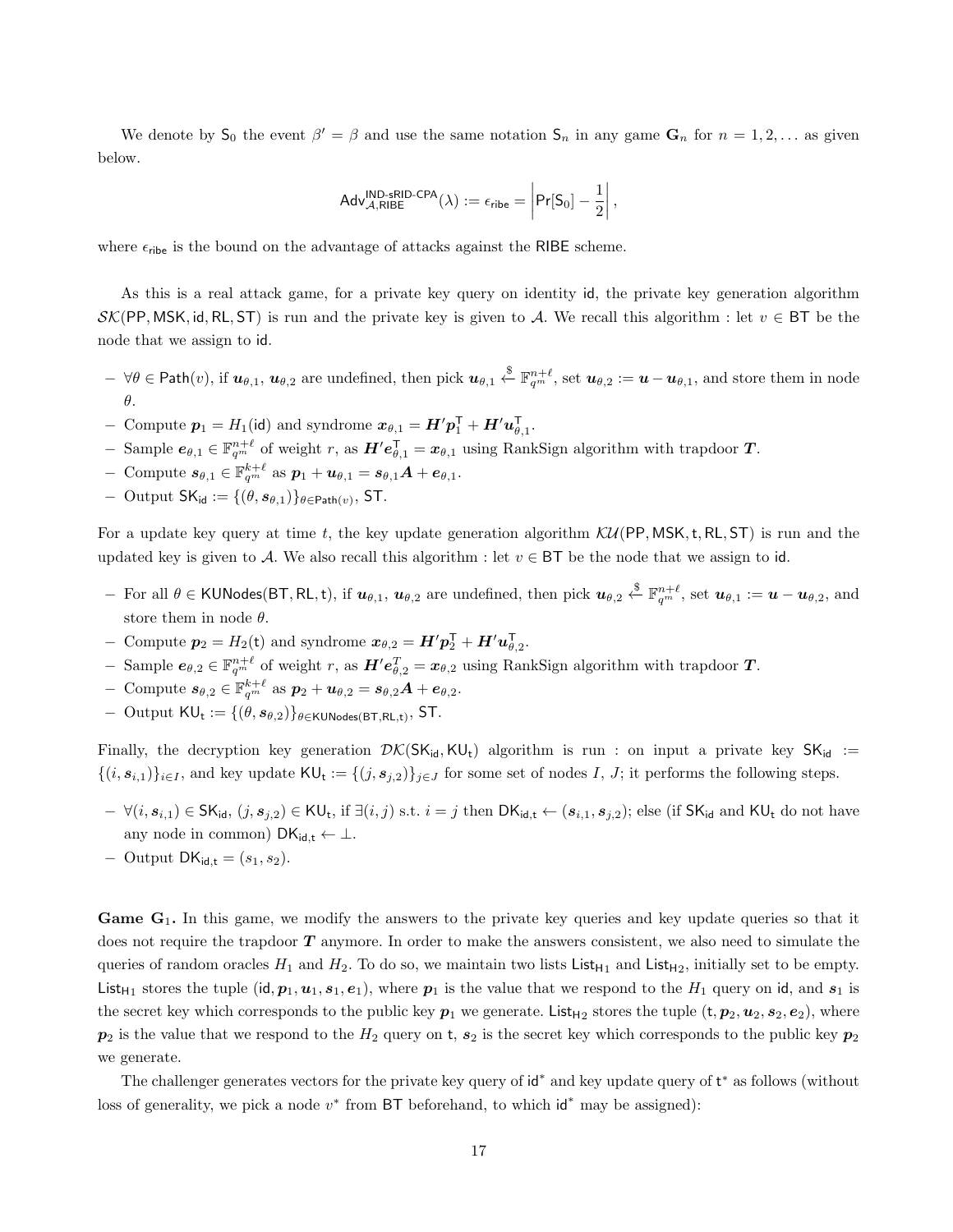- If  $rvk = 0$ , we simulate the game to face Type-1 adversary.
	- − On identity id<sup>\*</sup> query : if there exists  $p_1$  such that  $(id^*, p_1, \cdot, \cdot, \cdot) \in H_1$ , return  $p_1$ ; otherwise we pick a random vector  $p_1 \overset{\$}{\leftarrow} \mathbb{F}_{q^m}^{n+\ell}$ . Next, we generate  $u_{\theta,1}$  and  $u_{\theta,2}$  for every node  $\theta$  in BT as follows:
		- $\ast$  For all  $\theta \in \mathsf{Path}(v^*),$  we pick  $s_{\theta,1} \overset{\$}{\leftarrow} \mathbb{F}_{q^m}^{n-k}$  and  $e_{\theta,1} \overset{\$}{\leftarrow} \mathbb{F}_{q^m}^{n}$ . We then generate  $u_{\theta,1} = s_{\theta,1}A + e_{\theta,1} p_1$ , and set  $u_{\theta,2} = u - u_{\theta,1}$ . We store  $u_{\theta,1}$  and  $u_{\theta,2}$  in node  $\theta$ .
		- ∗ For each node  $\theta$ , we add the tuple  $(id^*, p_1, u_{\theta,1}, s_{\theta,1}, e_{\theta,1})$  to the List<sub>*H*1</sub>.
	- − On time  $t^*$  query : if there exists  $p_2$  such that  $(t^*, p_2, \dots) \in H_2$ , return  $p_2$ ; otherwise we pick a random string  $p_2 \stackrel{\$}{\leftarrow} \mathbb{F}_{q^m}^{n+\ell}$ . Next, we generate  $u_{\theta,1}$  and  $u_{\theta,2}$  for every node  $\theta$  in BT as follows:
		- $\ast$  For all  $\theta \notin \mathsf{Path}(v^*),$  we pick  $s_{\theta,2} \stackrel{\$}{\leftarrow} \mathbb{F}_{q^m}^{n-k}$  and  $e_{\theta,2} \stackrel{\$}{\leftarrow} \mathbb{F}_{q^m}^{n}$ . We then generate  $u_{\theta,2} = s_{\theta,2}A + e_{\theta,2} p_2$ , and set  $u_{\theta,1} = u - u_{\theta,2}$ . We store  $u_{\theta,1}$  and  $u_{\theta,2}$  in node  $\theta$ .
		- ∗ For each node  $\theta$ , we add the tuple  $(\mathsf{t}^*, \mathbf{p}_2, \mathbf{u}_{\theta,2}, \mathbf{s}_{\theta,2}, \mathbf{e}_{\theta,2})$  to the List<sub>*H*2</sub>.

Since  $id^*$  has been revoked before adversary A has queried for update key at time  $t^*$ , thus no ancestor of  $v^*$ lies in the set Y determined by KUNodes at time  $t^*$ , i.e., we have KUNodes(BT, RL, t) ∩ Path $(v^*) = \phi$ . Then the challenger responds a private key query for  $\mathsf{id}^*$  but using  $\{(\theta, s_{\theta,1})\}_{\theta \in \mathsf{Path}(v^*)}$  and a update key query for t\* by using  $\{(\theta, s_{\theta,2})\}_{\theta \in \mathsf{KUNodes}(\mathsf{BT},\mathsf{RL},\mathsf{t}^*)}$ .

- If  $rvk = 1$ , we simulate the game to face Type-2 adversary. Recall that Type-2 adversary A does not query the private key of id<sup>\*</sup> at any time. We generate  $u_{\theta,1}$  and  $u_{\theta,2}$  for every node  $\theta$  in BT as follows:
	- − On time t query : if there exists  $p_2$  such that  $(t, p_2, \dots) \in H_2$ , return  $p_2$ ; otherwise we pick a random string  $p_2 \stackrel{\$}{\leftarrow} \mathbb{F}_{q^m}^{n+\ell}$ . Next, we generate  $u_{\theta,1}$  and  $u_{\theta,2}$  for every node  $\theta$  in BT as follows:
		- ∗ We pick  $s_{\theta,2} \stackrel{\$}{\leftarrow} \mathbb{F}_{q^m}^{n-k}$  and  $e_{\theta,2} \stackrel{\$}{\leftarrow} \mathbb{F}_{q^m}^n$ . We generate  $u_{\theta,2} = s_{\theta,2}A + e_{\theta,2} p_2$ , and set  $u_{\theta,1} = u u_{\theta,2}$ . We store  $u_{\theta,1}$  and  $u_{\theta,2}$  in node  $\theta$ .
		- ∗ For each node  $\theta$ , we add the tuple  $(t, p_2, u_{\theta,2}, s_{\theta,2}, e_{\theta,2})$  to the List<sub>*H*2</sub>.

Since id<sup>\*</sup> has never been queried, the challenger responds a update key query for t<sup>\*</sup> by using  $\{(\theta, s_{\theta,2})\}_{\theta \in \text{KUNodes}(\text{BT},\text{RL},t^*)}$ . Note that whenever adversary A asks identity id query to  $H_1$ , we return  $p_1$  to A, whereas for private key queries, we return  $s_1$  to A. Similarly, whenever adversary A asks time t query to  $H_2$ , we return  $p_2$  to A, whereas for key update queries we return  $s_2$  to A. We also note that for each node  $\theta \in \text{Path}(v)$ , the set of  $q_{H_1}$  tuples  $(p_1, u_{\theta,1}, s_{\theta,1}, e_{\theta,1})$  in the previous game are sampled from the distribution  $\mathcal{D}_0$  (as defined in Lemma [1\)](#page-14-3) and the set of  $q_{H_1}$  tuples  $(p_1, u_{\theta,1}, s_{\theta,1}, e_{\theta,1})$  in this game are sampled from the distribution  $\mathcal{D}_1$  (as defined in Lemma [1\)](#page-14-3). Similarly, the set of  $q_{H_2}$  tuples  $(p_2, u_{\theta,2}, s_{\theta,2}, e_{\theta,2})$  in the previous game are sampled from the distribution  $\mathcal{D}_0$  and the set of  $q_{H_2}$  tuples  $(p_2, u_{\theta,2}, s_{\theta,2}, e_{\theta,2})$  in this game are sampled from the distribution  $\mathcal{D}_1$ . Thus, from Lemma [1,](#page-14-3) we have

$$
|\Pr[\mathsf{S}_1]-\Pr[\mathsf{S}_0]| \leq (q_{H_1}+q_{H_2}).\left(\frac{2}{q}+\epsilon_{\mathsf{drsd}}\right),
$$

where  $\epsilon_{\text{drsl}}$  is the bound on the successful probability of the attacks against the DRSD problem.

Game  $G_2$ . In this game, we define matrix  $A$  to be a random matrix. We keep all the simulations for secret key and update key queries exactly same as in game  $G_1$ . By the assumption that the LRPC<sup>+</sup> problem is hard, i.e., it is hard to distinguish augmented LRPC code from a random code, this game is indistinguishable from the previous game  $G_1$ . Therefore, we have

$$
|\mathsf{Pr}[S_2]-\mathsf{Pr}[S_1]|\leq \epsilon_{\mathsf{Irpc}^+},
$$